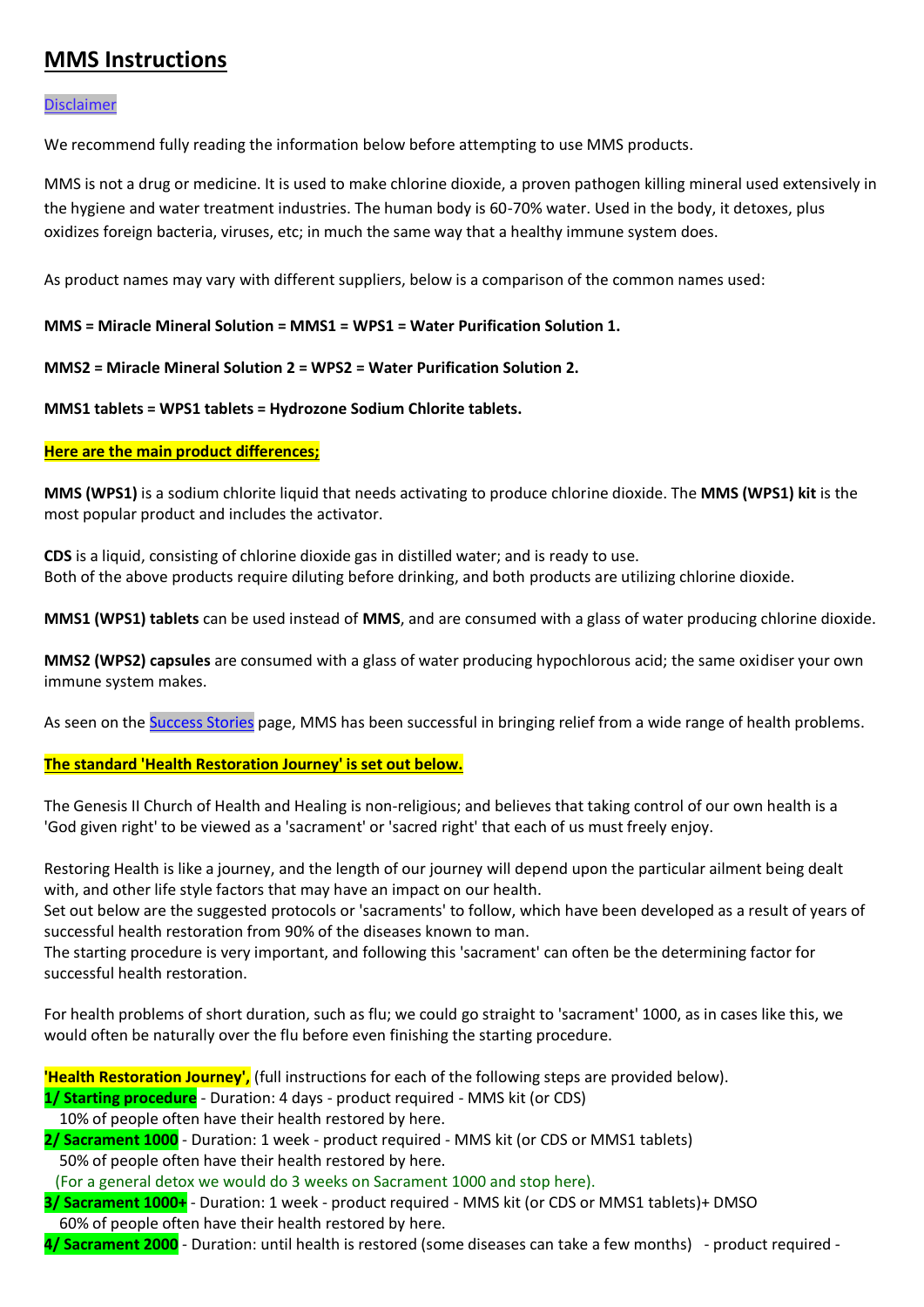MMS kit (or CDS or MMS1 tablets) + DMSO + MMS2

90% of people typically achieve health restoration.

(Once on protocol 1000, steps **3/** and **4/** both consist of **ADDING** another product to the existing protocol).

The addition of DMSO and then MMS2 should be considered if we don't see favourable results after a few weeks.

If the above 'sacraments' do not prove successful, sometimes it can be because we are doing something that is preventing MMS from restoring our health. We highly recommend reading: 'MMS: [29 reasons why MMS is not restoring our health',](#page-10-0) 

to check if we are perhaps doing something that is preventing MMS from working successfully.

Although CDS has worked successfully on a broad range of health problems, and even has some advantages in certain applications compared to MMS, an MMS kit with 5% Hydrochloric acid activator is still the **BEST OPTION** for general health restoration.

For example, CDS does not appear to work on Malaria; yet MMS has been used successfully in thousands of Malaria cases.

If taking CDS internally, and it does not appear to be restoring our health by 2 or 3 weeks, we should consider changing to an MMS kit. An MMS kit using 5% HCl activator only has a slight extra taste than the CDS anyway.

DMSO (*Dimethyl sulfoxide)* is not a drug or medicine; it is a natural liquid by-product from timber processing, and has been used as a commercial solvent since 1953.

It has many useful functions as a carrier; and other properties include a pain reliever and an anti-bacterial in its own right.

Used in conjunction with MMS, as a carrier, DMSO will carry the activated MMS (chlorine dioxide) through cell walls, into tumors, into bone, teeth and other places where the MMS may not penetrate alone. (DMSO is sometimes used by the pharmaceutical industry for this same purpose as a carrier).

----------------------------------------------------------------------------------------------------------------

## **Following are the full instructions for each step of our 'Health Restoration Journey'.**

## **Firstly, IMPORTANT key points about using MMS:**

## **Safety:**

- Keep out of the reach of children.
- **- Use plenty of water to wash un-activated MMS from eyes or skin immediately.**
- **-** Do not use full strength.
- Do not exceed the recommended applications.

#### **Other important points:**

- MMS must be activated, then diluted before drinking.

**-** Store the MMS bottle in a closed non-transparent container. Prolonged sunlight exposure can rapidly destroy its effectiveness. CDS should be stored in a fridge, but MMS is OK to store at room temperature.

- MMS can stain clothing. If MMS contacts your hands, rinse with water, do not wipe hands on your clothing.

**-** MMS may cause nausea, vomiting, or diarrhea if taking too much too soon. This is usually a sign that the MMS is working, but faster than your organs are able to process and filter out the destroyed diseased material; and that your body is using other means to remove the destroyed diseased material or toxins from your body. If you experience any of the above side effects, reduce the dose, but don't stop taking it. Follow the instructions below carefully to reduce, or preferably eliminate these possible negative effects from happening.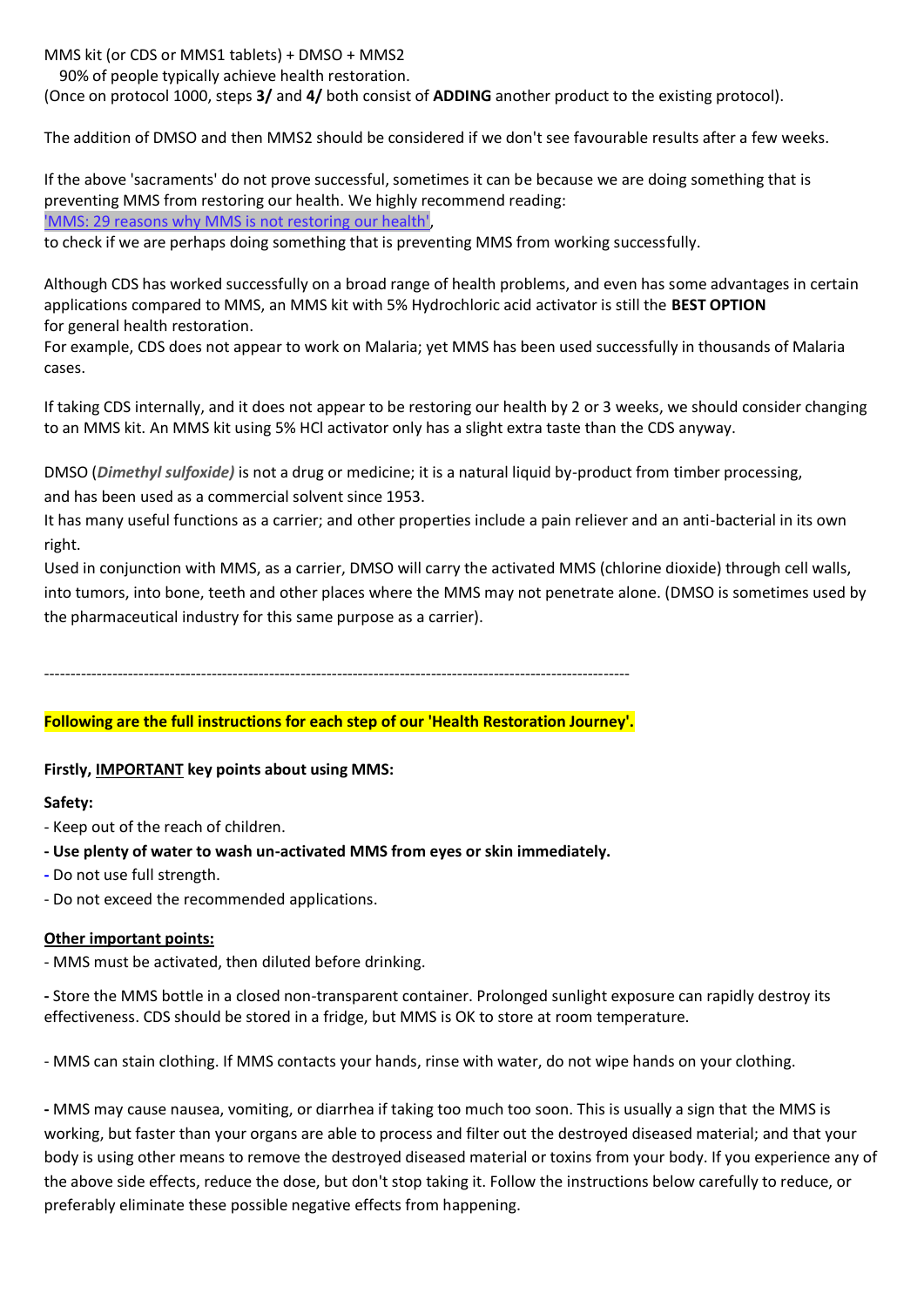<span id="page-2-0"></span>**Caution**: If you are taking prescription medications, pay attention. A strengthened immune system may recognise them as the toxins they are, and attempt to neutralise them and hence their effects. Try to allow at least one hour between taking MMS and any medication you are taking.

#### **How to use MMS;**

**a/** - For maintenance purposes, the goal is to take 6 drops of MMS once per day, (or 2 mls of CDS).

 - For a particular ailment, the goal is to take 3 drops of activated MMS every hour for 8 to 10 hours per day, (or 1 ml of CDS). This is known as sacrament 1000 or protocol 1000.

**b/** In either situation, always start with no more than 1 drop for your first dose, and preferably follow the **'Starting Procedure'** below.

**c/** - **If taking MMS for maintenance**, increase your dose by a drop per day, until you reach the 6 drop dose *(in this situation, this dose is best taken at least 1 hour after your evening meal, before you go to bed).* If you get to 4 drops and react; then cut your next day's dose back to 3 drops. If you are then OK, take it back up to 4 drops, then 5, etc, until you reach the 6 drops per day. If you can't reach 6 drops, just stay on whatever dose rate that you can comfortably tolerate.

 **- If taking MMS for a particular ailment**, your goal should be to take 3 drops of activated MMS per hour, for 8 to 10 hours per day. Start with the **starting procedure** *(see below),* or in a life threatening situation start with a maximum 1 drop per hour. If you have had no negative reaction, increase to 2 drops per hour for your next day's doses. If life threatening, or if the situation restricts increasing the dose rate slowly, you could increase the number of drops for each subsequent hourly dose rather than each day, but only if no negative effects. Repeat this procedure of increasing by 1 drop per dose, until you reach the desired dose rate.

At any point if you have a negative reaction, cut back a drop or two with subsequent doses, until the reaction ceases. If you reduce to 2 drops and the nausea feeling or diarrhoea doesn't go away, reduce to one or even 1/2 a drop. Then begin to increase as soon as you feel better. For 1/2 a drop, activate one drop, add your water, then just drink half of it. If you can't reach 3 drops per hour, just stay with whatever dose you can tolerate. One or two drops per hour will still work but may take longer.

Once you have reached the desired dose rate, persist with it, cutting back the number of drops at any time you have a negative reaction. Some things can be overcome in a few hours (such as Malaria), some in a few days, some in a few weeks (such as herpes), and some in a few months (such as some cancers).

For stubborn diseases such as HIV and some cancers, people have gone as high as 10 drops an hour. In this case, continue to take as many drops as you can per hour without causing nausea or diarrhoea.

For most ailments, when the problem is overcome, cut back to the 6-drop per day maintenance dose.

## **d/ How to activate MMS**

## **- Using 5% Hydrochloric Acid (or 4% to 10%); or 50% Citric Acid activator:**

With the above activators, you must use **the same number of drops** of MMS and activator.

If taking a 3 drop dose, put 3 drops of MMS in the corner of a clean dry glass, then add 3 drops of 5% hydrochloric acid *(or 50% citric acid)* and shake the glass while tilted. Wait 20 to 30 seconds as the solution turns yellow/brown. Then add water or juice for drinking *(about ¼ to ½ a glass).* Water is the best option, and if using water, distilled water is best, otherwise any clean water would do. It may have an unpleasant taste for some people, which is reduced if you use juice

instead, *(although not the healthiest choice, sprite lemonade is also good for masking the taste).*

Do not use juice with added vitamin C. Pure grape juice, tomato juice, cranberry juice or apple juice is fine *(not orange).* Water is the best option if you can. Check when buying for this purpose, as most fruit drinks now have added vitamin C. Vitamin C will neutralize the MMS; as will coffee, tea, alcohol, chocolate, + other anti oxidants. Immediately drink your MMS once you have added your water or juice.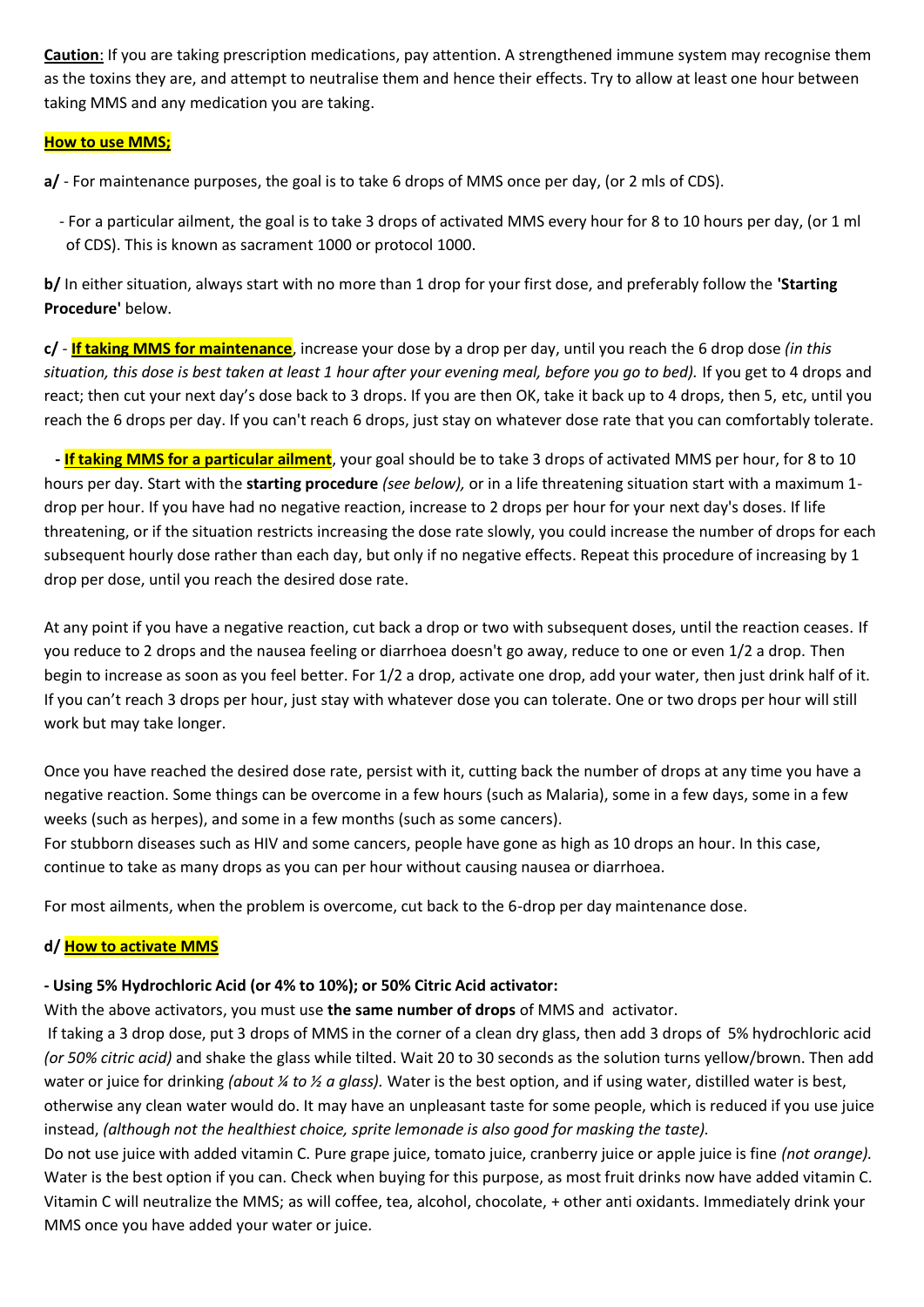Another taste eliminating method of taking MMS, is to put your *(30 second activated)* mixture in an empty pill capsule, swallow and wash down the pill capsule with a glass of water. You may need a syringe to do this. With this method, add an equal number of drops of water once activated; eg, if you are taking 3 drops of MMS, and 3 drops of 5% HCl activator; after the 20 seconds, add 3 drops of water, then put the mixture in a pill capsule to swallow immediately with a glass of water.

## **- Using 10% Citric Acid, or freshly squeezed lemon Juice:**

With these alternative activators, you must use **5 drops of activator for each drop of MMS**. Mix in a glass as described above, but in this case wait **3 minutes** to activate.

**If you just can't tolerate the MMS taste, you could switch to CDS which has less taste issues. MMS1 tablets are another option. There is also a protocol of anointing the skin with an MMS mixture, which is absorbed through the skin into the body. This protocol is described further down this page and is referred to as protocol 3000.**

**e/ If work or other responsibilities make it inconvenient** for you to prepare MMS hourly, you can pre-mix your doses for the day. Eg; if you are on 3 drops per hour for 8 hours per day *(24 drops total),* start the day by activating in a glass, 24 drops of MMS with 24 drops of 5% hydrochloric acid solution. After the 20 to 30 seconds, add this to about 1 litre of water in a sipper bottle or similar, *(preferably glass - not metal).* Mark the side of the bottle into 8 equal parts, and then simply drink one part per hour.

**If your MMS is getting old an you are unsure if it is still working; it can be checked by activating and watching for it to turn yellow/brown. It should also give off a strong chlorine smell. If it does not change colour and there is no smell, then either your MMS or activator may need replacing. You can also use chlorine dioxide test strips to check MMS.**

-------------------------------------------------------------------------------------------------------

**1/ Starting Procedure** - Duration: 4 days - product required - MMS kit (or CDS).

This Starting Procedure should always be done before doing protocols 1000, 1000+ or 2000. It has been found that this procedure is very necessary for newbies and the very sick. Some people never reach the protocol 1000 and have had their 'health restored'. **Go slow and don't be in a hurry.** Back off and start over if there is any discomfort that cannot be tolerated. You don't want to get sicker by releasing toxins into your blood. Let the body eliminate these toxins slowly through the digestive system, lymphatic system or through the skin where 80% of the toxins are expelled. Sweating is good to detoxify.

**The first day of the Starting Procedure take 1/4th drop of activated MMS1 every hour for 8 hours.** Follow these instructions.

**Note:** *In the case of a very sick person, start out the Starting Procedure with even less than the 1/4th drop dose which is suggested above. For an extremely sick person start with 1/8th drop every hour for 8 hours (for one day), then do the*  **Starting Procedure**, *then begin Protocol 1000.* 

**Step 1.** Use an empty, clean, dry, drinking glass. Tilt the glass slightly sideways and drop one drop of MMS so the drop goes to the corner of the down part of the glass. Drop one drop of activator on top of the MMS drop. Shake the glass a little to mix the drops.

**Step 2.** Wait 20 to 30 seconds and then use a cup to measure 1/2 cup of water to put in the glass; this is 4 ounces. Make sure the activated drops are mixed into the water.

**Step 3.** Then pour off one ounce of water into a second glass and take it. That is 1/4 of the liquid now in the glass; you can take it as it is, or you can add some additional water to the ounce before you take it.

**Step 4.** Pour the extra 3 ounces down the drain. You won't be using them. YOU MUST MAKE UP A NEW DRINK EACH HOUR. Each MMS drink must be made up within 30 seconds before taking it, and one should be sure to never wait more than 60 seconds before taking.

(When using CDS or CDH, since 1 ml equals 3 drops of MMS and 1 ml has 20 drops then 2 drops would equal approximately 1/4 drop on MMS. So use 2 drops of CDS for this-part).

**The 2nd and 3rd days of the Starting Procedure take 1/2 drop of MMS1 every hour for 8 hours a day.**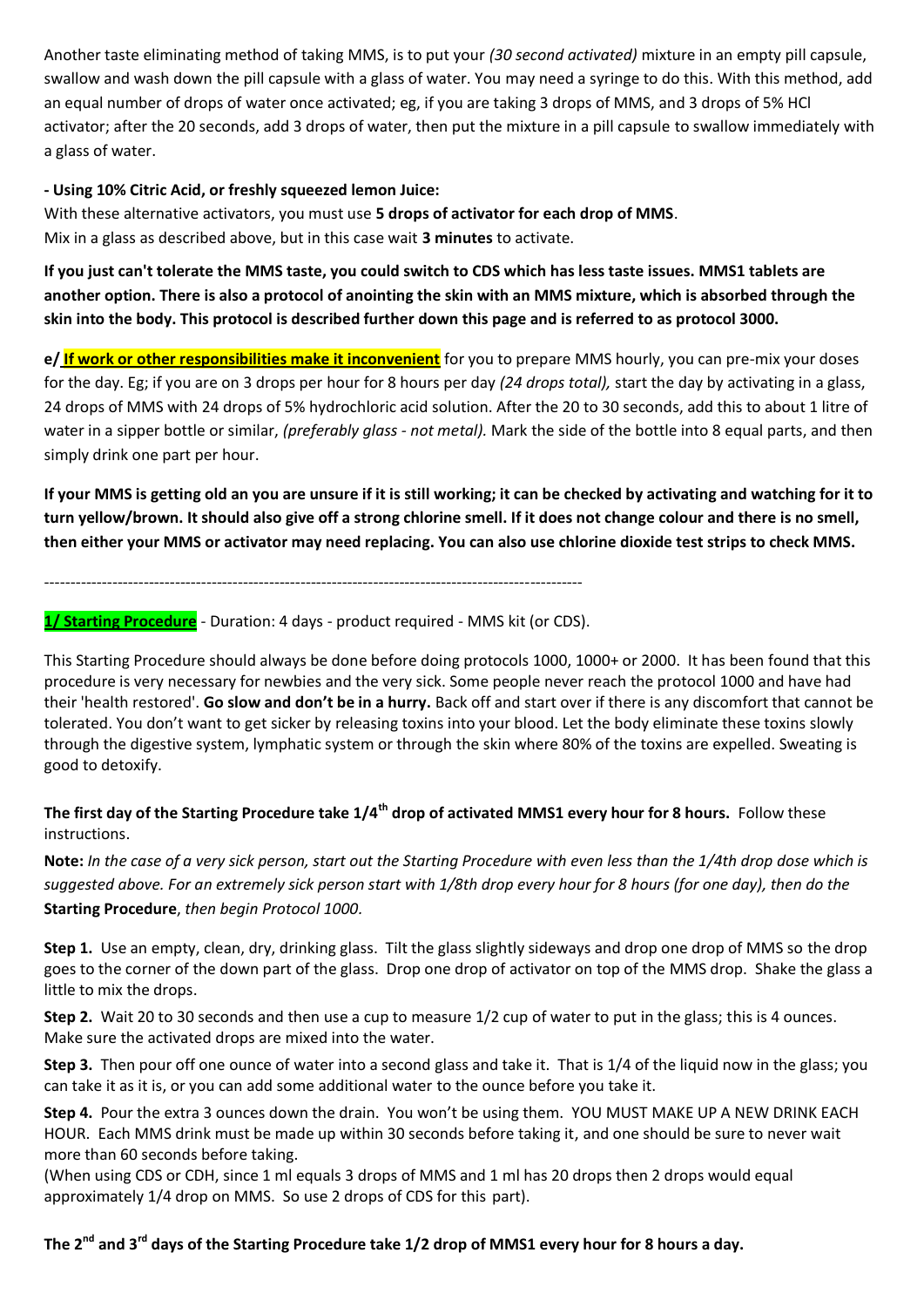**Step 5.** Follow the same 1 and 2 steps as above each hour. Then this time pour off 2 ounces and take them. That is the same as 1/2 of the liquid you now have in the glass. This, of course, gives you 1/2 drop.

## **The 4th day of the Starting Procedure take 3/4 drop of MMS1 every hour for 8 hours.**

**Step 6.** Follow the same 1 and 2 steps as above. In this case it would be easiest to pour off 1 ounce of liquid and drink the rest which is 3 ounces of liquid. In other words you are drinking 3/4 of the 1/2 cup of water that you make in steps 1 and 2. At the end of day 4 you have completed the Starting Procedure to Protocol 1000. You should begin Protocol 1000 the next day starting at the 1 drop point.

**2/ Sacrament 1000** - Duration: 1 week - product required - MMS kit (or CDS or MMS1 tablets).

Sacrament 1000 consists of taking 3 drops of activated MMS per hour, for 8 hours per day.

Follow points 'a' to 'e' in the '[How to use MMS'](#page-2-0) section above.

If using CDS, take 1 ml of CDS per hour.

If using MMS1 tablets, take one tablet per hour as per the **'MMS** tablet instructions' below.

(Once on protocol 1000, steps 3/ and 4/ both consist of **ADDING** another product to the existing protocol).

**3/ Sacrament 1000+** - Duration: 1 week - product required - MMS kit (or CDS or MMS1 tablets) + DMSO.

Sacrament 1000+ consists of adding DMSO to the dose, to help carry the chlorine dioxide deeper into the body.

**- DMSO will eventually de-active chlorine dioxide, so must be added to the chlorine dioxide dose just before application or consumption.** 

**- Pure DMSO freezes at 18°c. If frozen, thaw by placing bottle in warm water or warm room. Diluting the DMSO down to 70% by adding purified water will prevent it from freezing.**

- 24 hours before you use the sacraments below, you should test for DMSO tolerance. Rub one drop of DMSO onto the forearm and wait 24 hours. If you experience any pain in your liver, do not use these DMSO sacraments.

## **Taking DMSO internally with MMS.**

**Use only one drop of DMSO to start, and work up slowly to the desired dose rate as below.**

## **Health Sacrament 1000+**

**MMS:** Activate your MMS in a clean dry glass in the usual way, then add your water for drinking and add an equal number of drops of DMSO, ie, if you are on a 3 drop MMS dose, add 3 drops of DMSO to your glass just before drinking.

**CDS:** Same as above with the addition of 10 drops of DMSO added per 1 cc/ml of CDS.

**Important:** If you have mixed up a bottle of MMS or CDS to take hourly throughout the day, DO NOT add the DMSO to your bottle. When you are ready for your hourly dose, pour it into a glass, and then add the DMSO just before drinking. If you add the DMSO to the bottle, it will be all de-activated by the end of the day.

We know some people only take a few drops of DMSO as outlined above, and also know of people that consume it by the spoon full, but as with the MMS/CDS, we suggest that you work up slowly. As with the MMS/CDS, it is about establishing your tolerance level, and for most people they can handle lots more than a few drops.

4/ Sacrament 2000 - Duration: until health is restored (some diseases can take a few months) - product required - MMS kit (or CDS or MMS1 tablets) + DMSO + MMS2.

Once you are settled in on sacrament 1000+ as above, you will now add MMS2 tablets. The goal is to take 3 tablets per day, half way between your MMS1 doses. Below is an example dose plan, which you can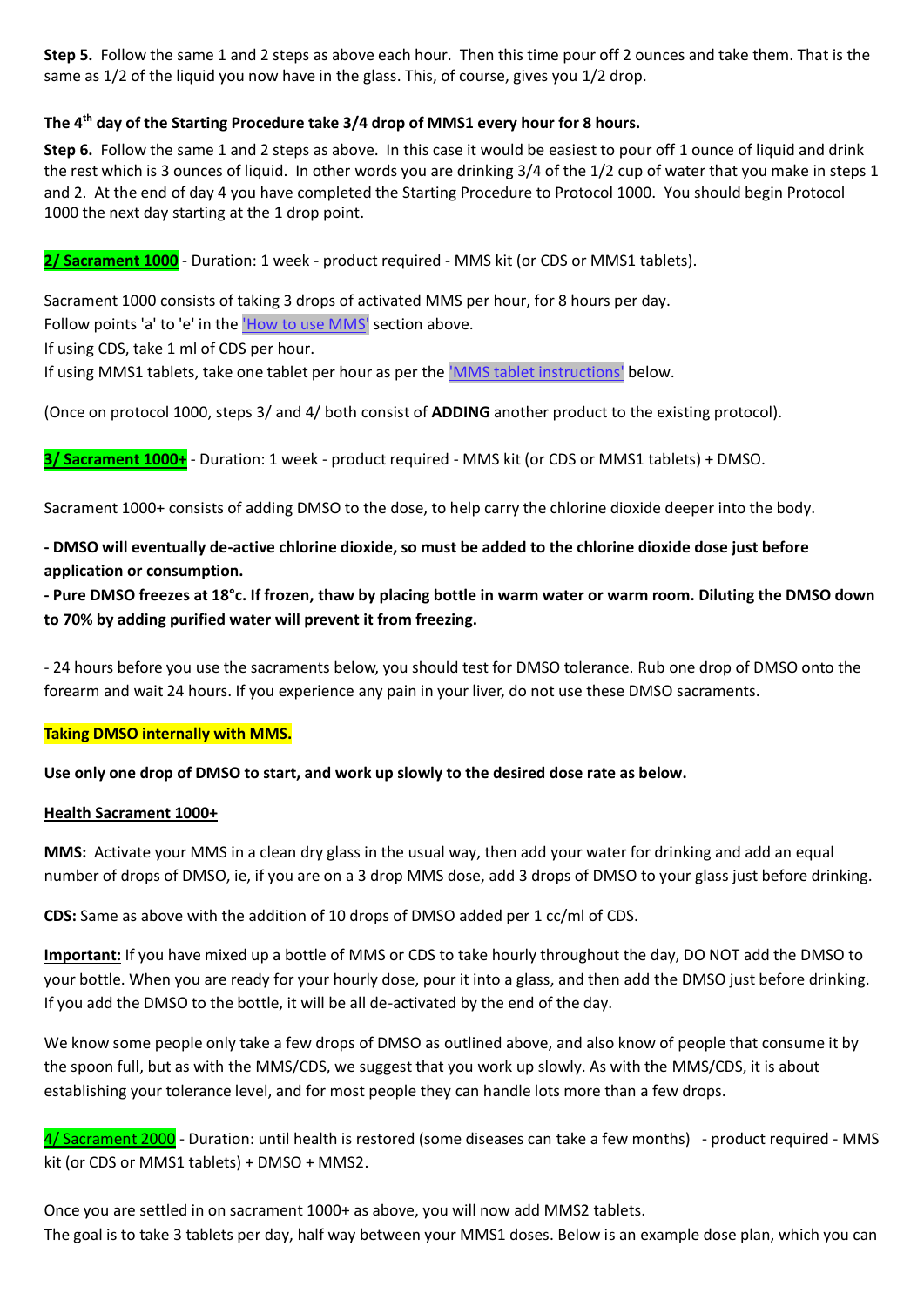adjust to suit your daily routine:

| 9am  | 9.30am<br>Q     | 10am | 11am | $\sim$<br>12pm | 12.30pm | 1pm  | 2pm  | 3pm  | 3.30 <sub>pm</sub><br>$\sim$ | 4pm  |
|------|-----------------|------|------|----------------|---------|------|------|------|------------------------------|------|
| MMS1 | <b>'MS</b><br>м | MMS1 | MMS1 | MMS1           |         | MMS1 | MMS1 | MMS1 |                              | MMS1 |

MMS2 capsules contain CALCIUM HYPOCHLORITE or Ca(CIO)<sub>2</sub>, which is used extensively in the hygiene and water treatment industries. When it comes into contact with water, Calcium Hypochlorite immediately becomes Hypochlorous acid or HOCl.

Hypochlorous acid is an acid that the human immune system naturally produces and uses to kill pathogens of all kinds throughout the body, and many other things that sometimes need to be destroyed. This acid is probably the most important acid the body makes to maintain health.

When used correctly, MMS2 simply provides the body with a boost of Hypochlorous acid when needed, to combat germs or disease. It oxidises foreign bacteria, viruses, toxins, etc; in much the same way that a healthy immune system does.

#### **Sacramental Procedure –**

- Take **ONE** capsule at a time, and up to 3 capsules per day. For your first capsule, it is best to empty up to 3/4 of the contents out to test your tolerance. If there are no problems, for your second capsule empty out 1/2. Slowly build up to a full capsule, or if you have a negative reaction, stay at an amount that you can tolerate. Never start a child on a full capsule, always start at about 1/4 full. Both 1/4 and 1/2 full capsules are also available from the supplier's website.

**Important:** do not attempt to ingest any of the MMS2 powder unless it is in a capsule.

**Drink at least one full large glass of water with your MMS2 capsule. Then always drink at least one full glass of water with each subsequent capsule taken that day** *(two glasses with each capsule is even better if you can manage it).*

Because the Hypochlorous acid will destroy diseased material in your body, your body will in turn need to eliminate that destroyed material. If this process occurs too rapidly, MMS2 may cause nausea, vomiting, or diarrhea.

As strange as it may sound, this is good *(especially in the case of cancers),* DON'T STOP taking it. This is usually a sign that the MMS2 is working, and that your body is eliminating the destroyed toxins or diseased material from your body.

Never make yourself sick. If you notice it is making you feel more sick than you already are, always reduce your intake of both MMS2 *(and MMS1 if using as well)*. If you do feel worse, that's caused by killing the disease so rapidly that it generates too much poison too fast. Go slower. Be especially careful to reduce all the way to one capsule daily, or even zero if it seems that the MMS2 has made you feel worse; but start again very soon. In such a situation *(or in the case of a child)*, you should use the 1/4 or 1/2 full capsules depending on your tolerance*.*

If you experience a feeling like heart-burn; sipping water for several minutes after taking the MMS2 capsule often helps. If you experience nausea, this is best overcome by sitting down and sipping water; and will usually pass after several minutes. If this occurs, you should reduce the amount of powder in your next capsule.

If you don't have MMS1, you can still use MMS2. Research has shown that if you only have MMS2, it will often do the job alone.

Some have used it at a rate of one capsule every hour. Increase the amount if you can, decrease if you feel worse. You can use it with any medication. The medication does not hurt MMS2, and MMS2 doesn't harm the medication any more than your own immune system will.

**- For healing wounds and other skin problems**. MMS2 kills the pathogens and germs on a wound without harming the broken tissues. Just empty a capsule in a quarter glass of water and use that on the wound. Alcohol, iodine, and all other disinfectants do a certain amount of damage to the wound, causing increased healing time to the damaged cells; but because MMS2 kills the pathogens and does no damage, it results in faster healing.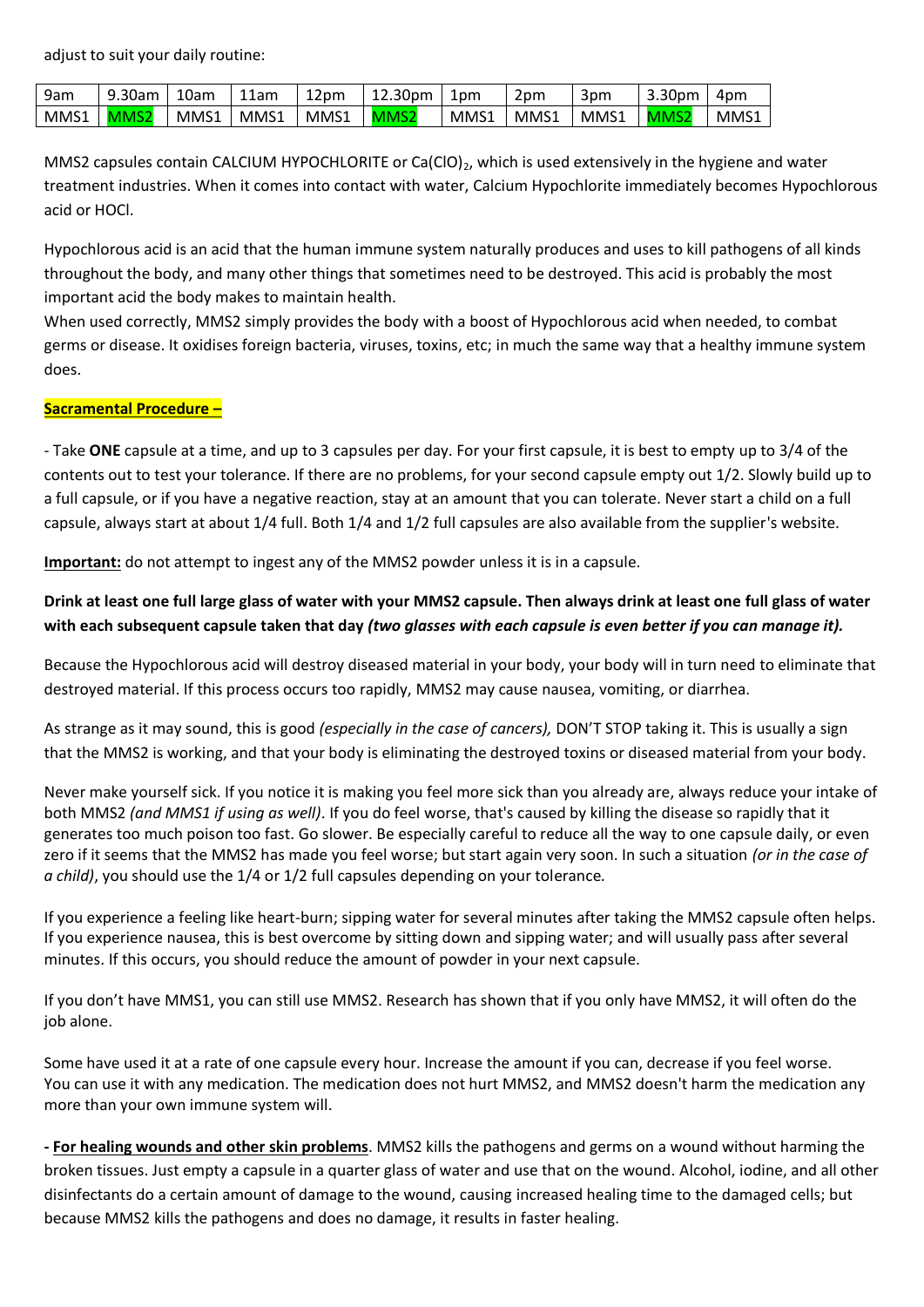- **If you should choose to use MMS2 on your** *farm animals* for any reason, be sure to insist that it drinks a large amount of water immediately before and after consuming MMS2, in order to ensure that the MMS2 does convert to Hypochlorous acid in its stomach.

-----------------------------------------------------------------------------

#### **CDS - Chlorine Dioxide Solution**

**What is CDS:** - CDS is not a drug or medicine. Chlorine Dioxide is a proven pathogen-killer, used extensively in the hygiene, food and water treatment industries. The human body is 60 - 70% water. Used on and in the body, CDS oxidizes foreign bacteria, viruses, etc; in much the same way that a healthy immune system does.

**How is it made:** - As you may know, a bottle of MMS *(Miracle Mineral Solution; or WPS1)* consists of Sodium Chlorite solution. This is mixed with an activator to form a chlorine dioxide solution, which is then diluted and consumed as per the MMS protocols. The chlorine dioxide is the active agent against disease and pathogens. To make CDS, MMS is mixed in the usual way, and the chlorine dioxide gas, which comes from the mixture, is forced through distilled water, which captures the chlorine dioxide gas. For maximum shelf life *(1-2 years),* CDS should be kept refrigerated, otherwise after several months it may eventually gas out and lose potency. If it loses potency, it can still be used, but you would need to use more as the solution becomes weaker, (yellow - good, clear - bad).

Gassing out will also increase as the bottle's air gap increases. If planning on using your bottle up over a long time period, it may be beneficial to put what will not be used within a few months, into smaller glass bottles without any air gap, *(this would mainly apply when down to half a bottle or less).* 

#### **CDS has some advantages over the MMS:**

- **1)** The bad taste is gone. There is a slight taste left, but absolutely anyone can handle it, making it ideal for children. CDS is great for tooth aches and sore throats, which involves holding it in the mouth.
- 2) Once you have a prepared bottle of CDS, it is ready to use. You no longer have to mix two solutions.
- **3)** Intravenous injection of undiluted CDS has been tried successfully on humans and cows but please don't try this way.

**Limitation:** Although CDS has worked on many forms of serious disease, for some diseases MMS is still the **BEST OPTION** for taking internally. For example, CDS does not work on Malaria; yet MMS has been used successfully in thousands of Malaria cases.

If you are taking CDS internally, and it does not appear to be restoring your health by 2 or 3 weeks, you should consider changing to an MMS kit, or stepping up to protocol 2000, (which is adding MMS2 capsules).

## **As well as taking internally, CDS is also ideal for the following uses:**

- Water purification
- Disinfection spray
- Mouth, eye, ear and nose Protocols
- Bath Protocols
- Skin Protocols
- Douche Protocol
- Enema Protocol
- Protocol 3000

## **NOTE: - CDS must be diluted before drinking. It must be added to at least ¼ of a glass of water or juice to drink.**

## **(minimum dilution rate should be at least 25 parts drink to 1 part CDS).**

*(DON'T USE orange juice or fruit juices with added vitamin c, as high vitamin c will neutralise the chlorine dioxide; as will coffee, alcohol, chocolate, + other anti oxidants).*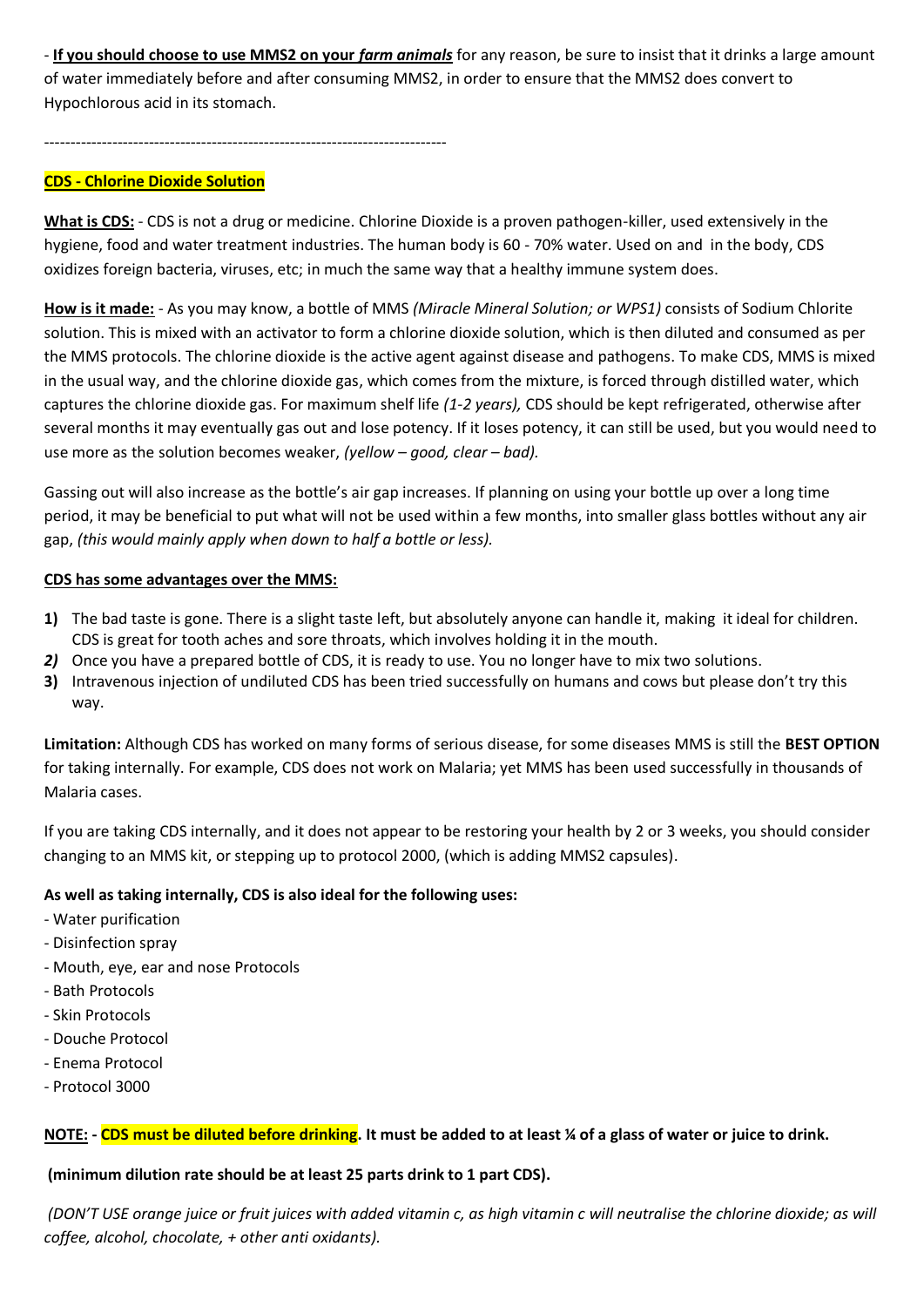<span id="page-7-0"></span>**To use;** Whichever option you use below, always start with a 1/4 ml dose. *(A half full eye dropper in most cases = 1 ml ).* If you have had no negative reaction when the time arrives to take your next dose, increase to 1/2 ml for your next dose. Repeat this procedure of increasing by 1/4 ml per dose, until you reach your desired dose level. At any point if you have a negative reaction, cut back until the reaction ceases.

1/ For maintenance purposes, take 2 ml of CDS once per day.

**2/** To restore health, the goal is to take **1 ml hourly for 8 to 10 hours per day**, *(1 ml of CDS is equivalent to a 3 drop dose of MMS).*

Unlike MMS, CDS is very unlikely to cause nausea, but it is always good to use the same 'ramp up' method as MMS. Cancers can require this procedure for a few months. Higher doses could speed up the process, but only if no nausea or other side effects are experienced. Some people go as high as 6 ml per hour for serious disease, or whatever dose rate they can tolerate.

For the 1ml per hour method, you can prepare in the morning a 1-litre water bottle *(preferably glass)*, add 10 ml of CDS for the day; then drink 1/10<sup>th</sup> every hour. For most ailments, when the problem is fully overcome, cut back to the 2 ml per day maintenance dose.

## **Using CDS for the following conditions**:

**Babies** – Start with ¼ ml and work up to 1/2 ml per hour maximum (for up to 8 hours per day).

**Children (and pets)** – Start with ¼ ml and work up to a maximum of 1 ml per 25 kg of body weight.

**Allergies** – Gargle with a 2 ml CDS solution added to ¼ cup of water. You could also swallow this mix after gargling.

**Teeth and Gum problems** – add 2 ml of CDS to ¼ cup water – brush and rinse with this.

**Skin spray** - Take an empty 2-ounce spray bottle and add 7 ml of CDS to 2 ounces of water *(preferably distilled water, but any clean water would do).* This bottle of CDS will stay activated for several days, after which time you should make a fresh batch. This mixture can be sprayed on skin cancers and most other skin problems about every hour *(no need to rinse off when mixed this way).* CDS can be used undiluted for warts and some other tougher skin problems including skin cancer.

**Sore throat or Tooth Ache** – Add 4 ml of CDS to ½ a glass of water. Take a mouthful and hold in mouth. After several minutes you will have swallowed it bit by bit; after which time take another mouthful. Try and continue this for  $\frac{1}{2}$  an hour, eventually consuming the ½ glass over the half-hour. Alternatively, this mix can be sprayed into the back of the throat every few minutes for sore throats. Adding DMSO to the mix will be beneficial for tooth aches.

**Water purifying** - Use 1 ml per litre of water – leave for 2 hours.

**Warnings**: Don't drink full strength. Don't exceed the recommended applications. Keep out of the reach of children. Keep refrigerated.

**-------------------------------------------------------------------------------**

## **MMS1 tablet instructions**

## **MMS1 Tablets (Clo2) Chlorine Dioxide:**

Size 1 tablet is equal to **one** drop of activated MMS. *(This tablet can be used to purify 5 litres of water).* Size 2 tablet is equal to **three** drops of activated MMS. *(This tablet can be used to purify 15 litres of water).*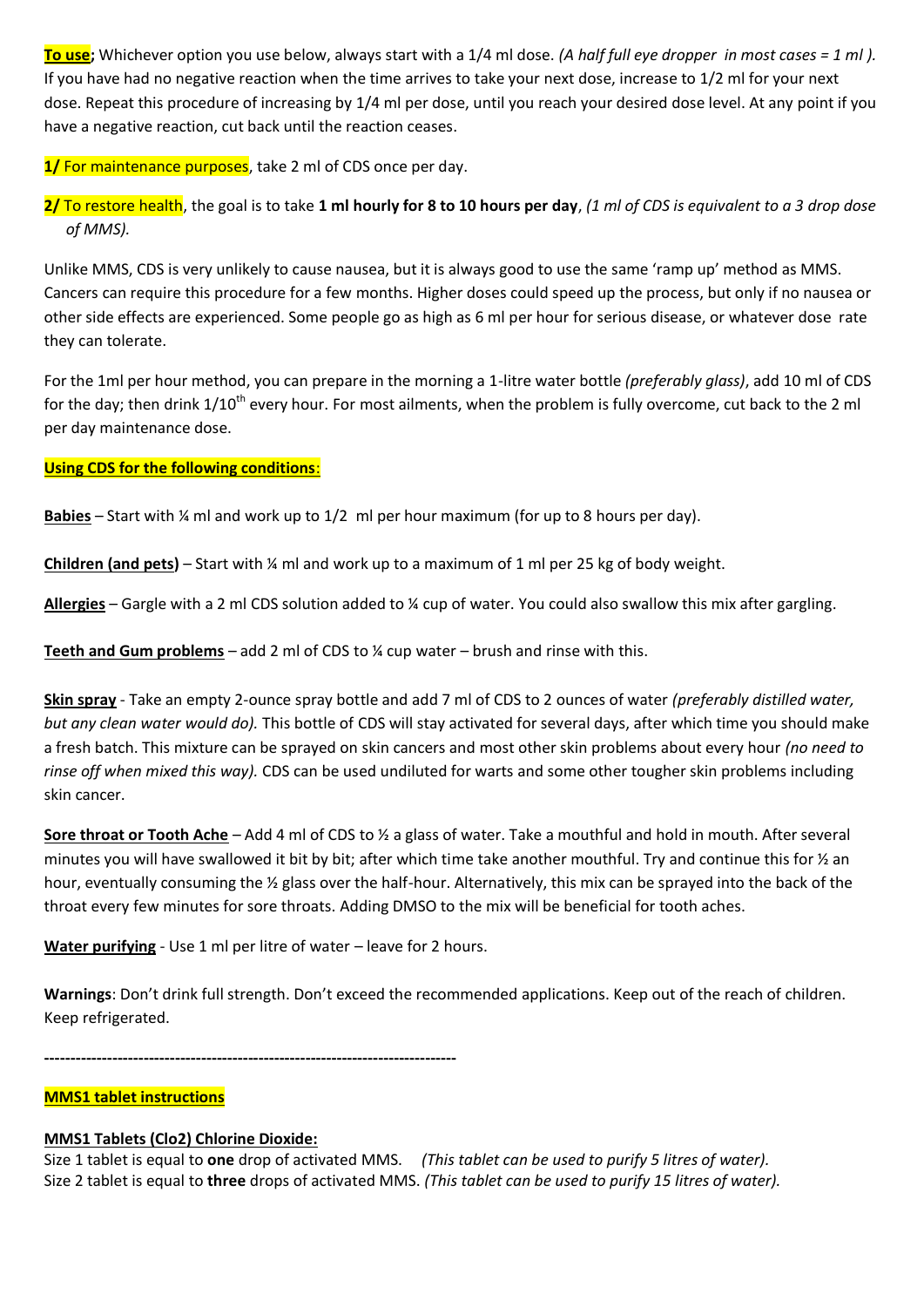MMS Tabs innovative, chlorine dioxide tablets utilise revolutionary technology that makes available the highly effective sanitizing benefits of chlorine dioxide in a simple to use tablet form. The tablets are individually blister foil wrapped and specially engineered to carefully control and sustain the release of specified concentrations and strengths of chlorine dioxide gas when added to water. Generating chlorine dioxide gas with these tablets is simple as in their dry form, the tablets are un-reactive only producing chlorine dioxide when exposed to or added to water. To activate the tablets simply take the tablet's orally with a glass of water and within seconds they act to produce a solution of activated chlorine dioxide in the stomach. This generated solution is effective for microbiological control oxidation.

**Note:** PLEASE UNDERSTAND THAT MMS1 TABLETS ARE FOR **ORAL INTAKE** AND ONLY PRODUCE CHLORINE DIOXIDE WHEN DISSOLVED WITH WATER IN THE STOMACH. SO ALWAYS TAKE THE TABLET WITH LOTS OF WATER.

**Warning:** Moisture sensitive tablets. After opening, do not leave tablets outside container. Return to zip lock bag or a suitable sealed container. **KEEP OUT OF REACH OF CHILDREN.**

**Removal of Tablets:** Tablets are protected by a plastic and foil layer. If you have trouble pushing out the tablets, use a sharp pointed knife to break edge of foil, then push out tablet. If a tablet breaks up into a powder before use, do not throw the powder away - pour the powder into an empty glass and half fill with water, then drink the solution, (or put powder in an empty capsule).



**How to use:** Have half a glass of water ready; do not put the tablet in

your mouth and then go to get the water. Don't swirl the tablet in your mouth; the tablet will start activating just from your saliva and will have a bad taste and may cause irritation to the soft tissue of the mouth, (to avoid this we highly recommend putting the tablet in an empty capsule). Place the tablet on top of your tongue, then quickly swallow with half a glass of water.

**Do not take with fruit juice. Avoid Vitamin c, tea, coffee & other antioxidants an hour either side of taking a tablet.**

## **INSTRUCTIONS ON HOW TO USE MMS1 TABLETS: Size 1 or Size 2.**

**Dosage:** A person can usually tolerate a larger MMS dose with the tablets, compared to MMS, as little to no nausea is experienced. If you need to take 3 or more tablets at a time, the best way is to put the tablets in an empty capsule; then swallow the capsule with a full glass of water. When using the **MMS1 tablets** you must decide how severe your health condition is before starting the different dosages given below.

**Protocol 1** this is for mild diseases. This is basically taking **1 tablet every hour** washed down with a glass of water, for 8 hours a day, for 3 weeks or until you are feeling better. Some people cannot start taking a full tablet and should start with only  $\frac{y}{2}$  a tablet. This is determined by how sick they are to begin with. If one is feeling very sick then start with only  $\frac{1}{2}$  a tablet but then begin taking more if you feel that you can. The rule is, if you feel that the tablets are making you feel worse, take less and if they are not making you feel worse then take a little bit more the next time, but not more than 1 tablet every hour for this protocol. (*CAUTION: If you start by taking ½ a tablet make sure you store the remaining ½ tablet in the foil wrapping. Any moisture in the air will start to dissolve the tablet).*

You must not make yourself sicker than you already are: Do not cause yourself nausea, or pain, or diarrhea. When you notice any of these symptoms coming on take less. Try not to stop taking the tablets, just take less. You can even take one tablet every three hours. Pain, diarrhea, nausea and other discomforts cause loss of energy, which in turn causes slower healing and slower recovery. Some people tend to get worse for a few days while the body goes through a period of detoxing and hexheimer effect. Many people show dramatic improvement overnight, while others may take weeks or even months. This depends on how long you have had a condition and on its extent and severity. Be patient.

**Protocol 2** this is for more serious diseases. This is basically taking **2 or 3 tablets every hour** with a glass of water.

**Protocol 3** this is for all serious diseases. It's the same as Protocol 2 but with MMS2 capsules added to the protocol. The dosages are as follows, (follow the procedure in Protocol 1 above for establishing your tolerable dose rate):

**1st hour** take your MMS1 tablet dosage. (this can be from 1 to 4 tablets)

**2nd hour** take your MMS2 tablet dosage. (usually 1 capsule)

**3rd hour** repeat step 1.

**4th hour** repeat step 2. Keep this up for ten hours of the day. So you will be taking MMS1 tablets five times each day, plus MMS2 capsules five times each day.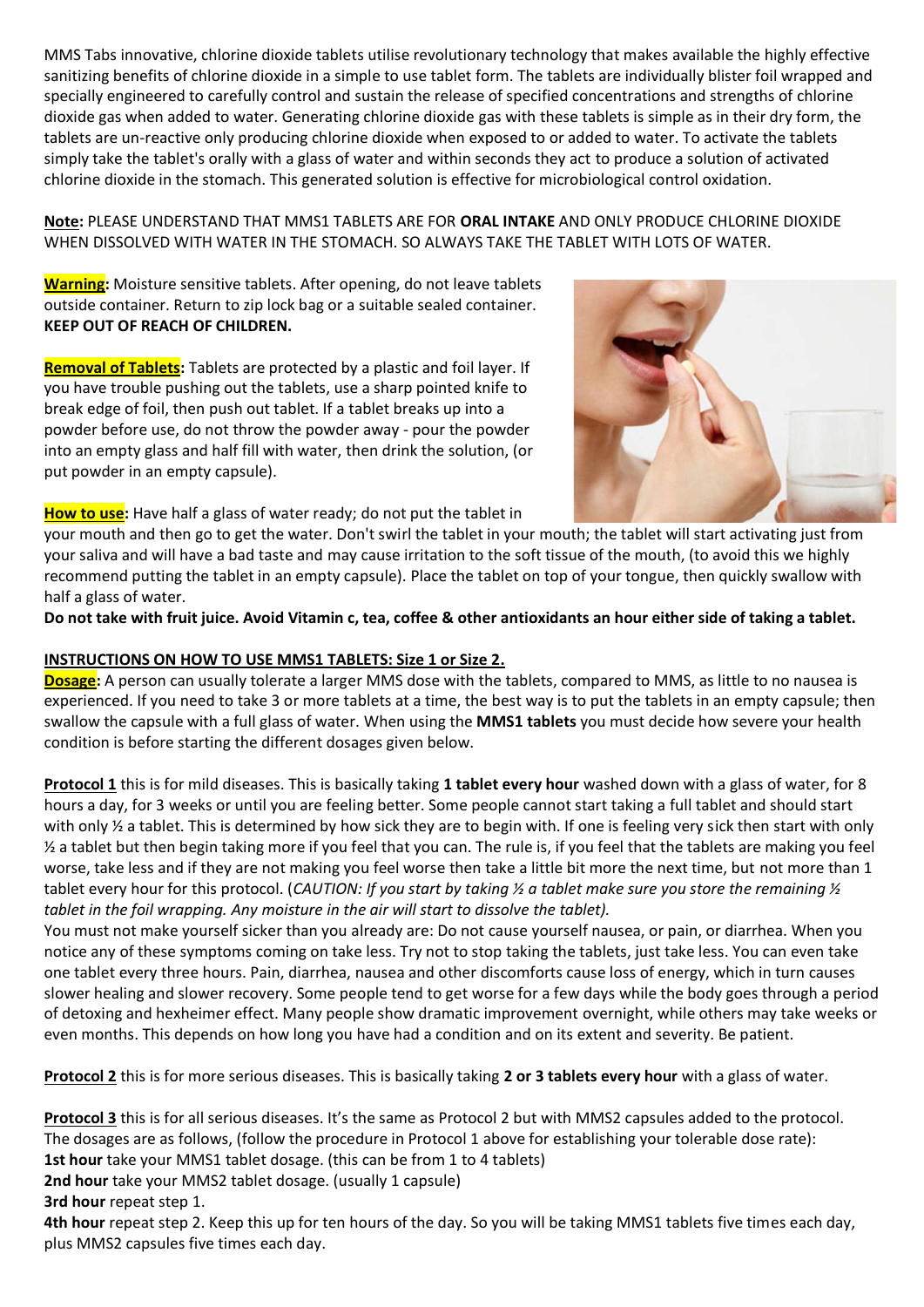#### ----------------------------------------------------------------------------------

#### **Using MMS for the following conditions**:

(We highly recommend reading [Jim's book](https://miraclemineral.co.nz/index.cfm?fact=product) for the many other ways that MMS can be used).

**Babies, Children (and pets)** – Work up to 1 drop per 11 kg of weight, then revert to maintenance dose of 1/2 drop per 11 kg.

**Allergies** – Gargle with a 6-drop solution activated in the usual way, and added to ¼ cup of water.

**Teeth and Gum problems** – 6 drops of MMS activated in the usual way, and add ¼ cup water – brush and rinse with this. Do not leave in mouth longer than 60 seconds. Rinse with water. *(Whitens teeth also).* Add DMSO if working on an abscessed tooth.

**Burns** (+ Bee stings & insect bites) – Any burn should be sprayed with full strength MMS *(no activator added)* directly from a small spray bottle. Do not add activator at all. If you don't have a spray bottle available, apply MMS directly onto the burn, making sure the area is soaked with MMS. Wait up to five minutes, but no longer, before rinsing off with water. If you fail to rinse off, the burn will continue to hurt. On the other hand, if you do rinse within 5 minutes the burn will heal in 1/4 of the time normally required. This includes all those terrible skin and flesh burns. The pain should stop immediately or reduce to almost zero within several minutes. If the area is still sore, in about an hour spray the area again and wait 5 minutes before rinsing off.

For stings and bites, avoid applying to any of the surrounding skin around the bite, and this way you do not need to rinse off.

**Sunburn** - Sunburns should be treated the same way as for burns. Spray the red area, wait 1 to 5 minutes, and rinse off with water. If the area is still sore, in about an hour spray the area again and wait 5 minutes before rinsing off. Remember, do not allow the MMS to stay in place; it must be rinsed off. The pain should be gone in a couple of minutes. Generally two doses will overcome most sunburns, but on rare occasions if the discomfort is not all gone you can use a third dose. Be sure to rinse it off.

Note that MMS is alkaline, and the burns need the alkalinity of MMS to neutralize the acidity that resides in the burned areas.

This is part of the reason why burns heal rapidly after MMS applications.

**Skin problems** - NB; Once the activator *(HCl, citric acid, lemon juice, etc)* has been added to MMS it can no longer burn the skin and is safe to use for other skin problems. Take an empty 2-ounce spray bottle *(see supplier website)* and add 20 drops of MMS to 20 drops of 5% hydrochloric acid solution. Wait 20 seconds and then fill the bottle with water *(preferably distilled water, but any clean water would do).* This bottle of MMS will stay activated for several days *(because of the extra strong mixture);* after which time you should make a fresh batch. This mixture can be sprayed on skin cancers and most other skin problems about every hour *(no need to rinse off when mixed this way).* Skin cancers and some other stubborn conditions should also be sprayed with DMSO.

#### **Using DMSO as a skin spray.**

Whatever DMSO comes in contact with, it will draw into your skin; therefore do not apply DMSO using a rubber glove. A glass spray bottle is best (like on the supplier website), or else a cotton bud or your finger could be used to dab it onto the area concerned. Do not contaminate your original bottle of DMSO by dipping a cotton bud into the bottle, onto your skin, then back into the bottle. Pour out the small amount that you are going to use and then apply to the skin. This is not a problem if using a spray bottle.

DMSO can usually be sprayed full strength (99%) directly onto the skin. Watering down to 70% is ideal as it prevents your spray bottle freezing up; (pure DMSO freezes below 18 degrees C). It may cause a temporary itch, which can be soothed with a natural soothing cream if needed such as aloe. Careful what you use, as DMSO will take it into your body. You can dilute the DMSO down to 70% or even less by adding purified water if the itch is too severe.

When using in conjunction with MMS, spray your activated MMS skin spray onto the area concerned first, and then spray the DMSO on top, ie, you will have 2 spray bottles. This can be applied as often as once per hour if desired.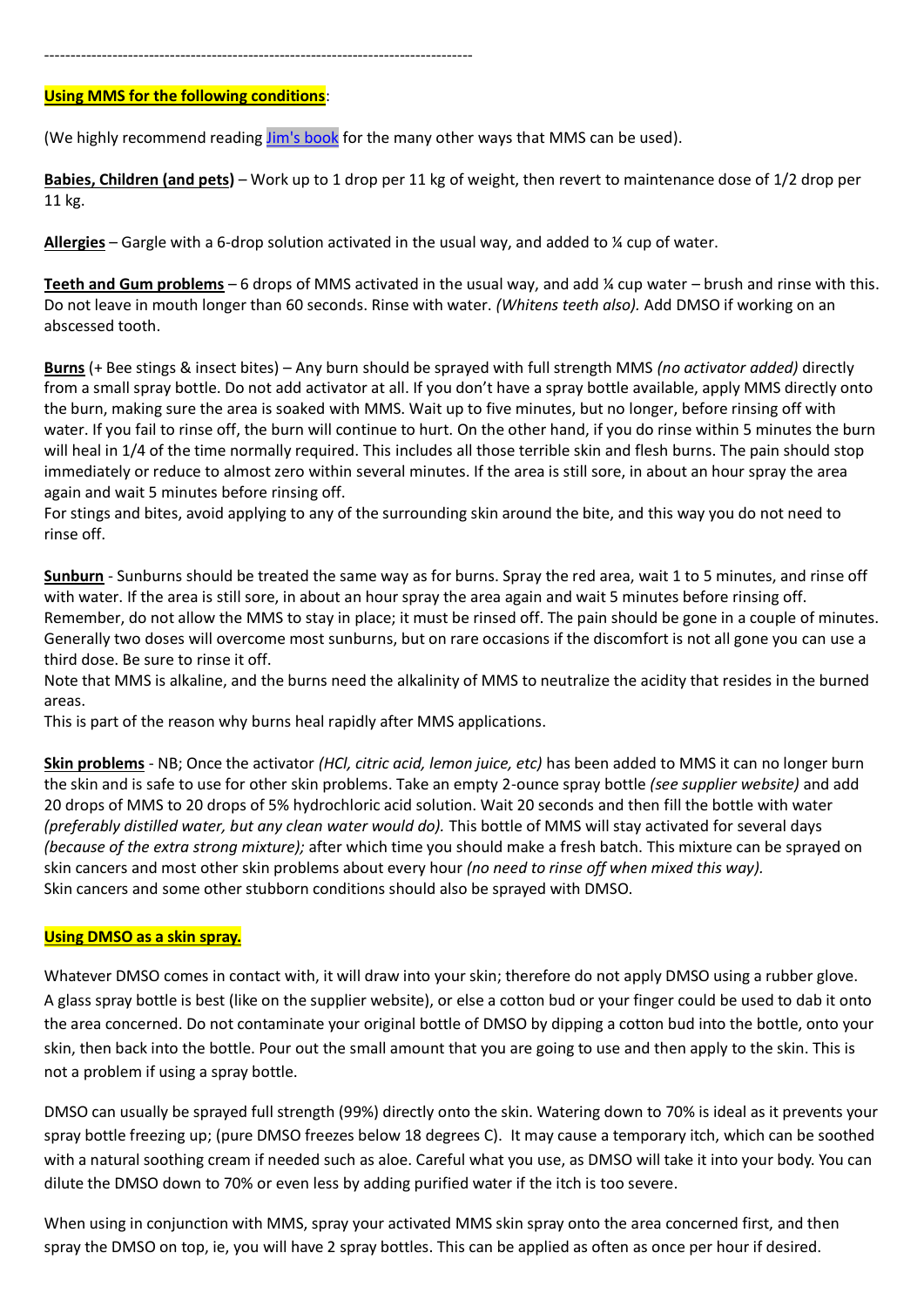<span id="page-10-0"></span>**Water purifying** - MMS can be used to purify water when travelling overseas. Use at least 1 drop *(unactivated)* per 4 litres of water – leave for 24 hours. For quicker purification, use 1 drop of activated MMS per 4 litres of water – leave for 2 hours.

When travelling with 125 ml MMS bottles, always pack it in your suitcase with your clothing; do not attempt to take it as carry-on luggage or it will most likely be confiscated.

**Bathing** – Activate a teaspoon or more of MMS and add to bath water. Being the largest organ of your body, your skin will absorb it.

**Fuming** – Staph infection should be killed after one or two treatments. Activate 5 or 6 drops and in a container wide enough to cover the infection. Add **no water**. Position your body so the container is on the lower surface of a body part – so the liquid does not leak out. Immediately hold the container *(which will be producing chlorine dioxide gas),* against the body part for **no more** than 5 minutes. Ten minutes will give you a bad burn. Wait 4 hours before applying a second treatment.

**Inhaling Lung treatment** - Treating your lungs directly by inhaling the chlorine dioxide gas has the advantage that the MMS getting to your lungs is a hundred times stronger than what you would get via the blood stream from drinking it. **Caution:** your lungs do not have pain nerves, and you can damage them without feeling it by over breathing the chlorine dioxide gas. Never use more than 2 activated drops for inhaling. Activate 2 drops of MMS in a glass, cover it and wait 20 seconds. Then remove the lid, lift the glass to your nose and take **one breath** through your nose; the minute you feel it bite, stop your breath. Then take **one breath** through your mouth. It may make you cough; you need to get the stuff out of your lungs, and coughing does that. Repeat this procedure two or three times a day.

## **There are many other sacraments that can be used with MMS products. For the complete 'Health Restoration' Workbook which covers the other protocols** [click here](https://miraclemineral.co.nz/index.cfm?fact=health)

We highly recommend the MMS documentary **'Quantum Leap'**, which can be viewed here; <https://www.quantumleap.is/>

**-----------------------------------------------------------**

## **MMS: 29 reasons why MMS is not restoring your health**

We sometimes have people writing to us asking why they haven't had their "health restored" from a certain disease when they read testimonies from others that have the same disease with complete health restoration with testing done before and after finishing the protocols. Are these testimonies real? How can we make statements like, MMS restores health from 95% or more of the world's diseases, when some with the same diseases that have had their "**health restored**" are still struggling with their ailments?

These are legitimate questions and we want to address them in this article. First of all, everyone is like a petri dish, if you will, with each one dealing with its own unique pathogens, circumstances and issues.

What does it mean to cure 95% of the world's diseases?

Well , no one knows exactly how many diseases there are on the earth. And more being found frequently. Are they all organic or biological, or inorganic such as, Morgellons disease?

We **HAVE** "**restored health**" to 95% of the known world's diseases. That statement means that of the KNOWN diseases of this world we've seen health completely restored. But it DOES NOT mean that 90-95% of the people that have taken MMS have seen their health restored!

The problem is not that MMS doesn't kill 95% or more of the world's pathogens, but that the person taking the protocols isn't doing something correctly, or there is another factor that is stopping their health from "being restored". This is what I want to focus on in this article. A lot of factors and variables have to be considered here. Although, this is not an exhaustive list it is one that has come as a result of treating people around the globe. We have to consider the following:

## 1. **Are the Protocols being adhered to**?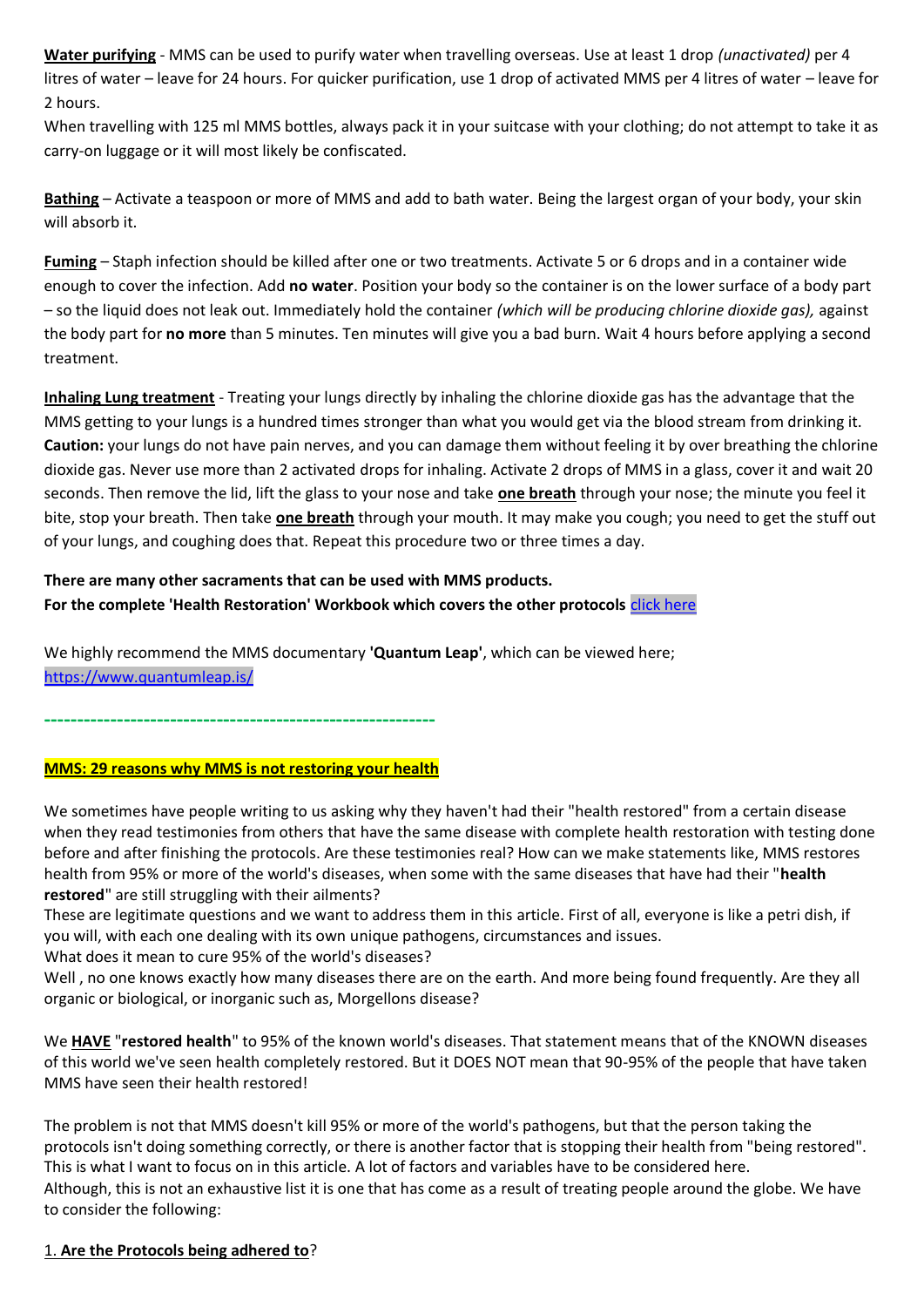Probably the #1 reason why people aren't having complete success in "restoring their health". The MMS protocols were developed by trial and error.

In the beginning Jim Humble, did not know exactly how long activated MMS or Chlorine Dioxide lasted in the body. We now know that it can last up to 1 hour in the body. We understand that although a few doses during the day can kill pathogens, it is much more effective in ridding the body of pathogens if the dosing is CONSISTENTLY being taken every hour for 8-10 hours a day. That CONTINUED Hourly bombardment of Activated MMS or Chlorine Dioxide in the body against the pathogens can increase the results tremendously! The person has to be consistent and dedicated to their hourly dosing. We know that it isn't convenient when working or traveling, but with the development of the 1000 protocol in a daily bottle it is much easier. You can now prepare you whole day's dosing in a 1 liter or 1 quart bottle and carry it with you the whole day. So, now it is a lot easier and more practical.

**Note**: You have to remember to keep it out of the sun so not to neutralize it's strength. A good idea is to set you phone's alarm to go off every hour as a reminder. So, DO YOUR PROTOCOLS CONSISTENTLY IF YOU WANT GOOD RESULTS!

## 2. **Dosing**

The basic MMS protocol is 3 drops and hour for 8 hours. It is called Protocol 1000 and can be taken with MMS1, ( MMS activated), or CDS. Although this protocol done for 3 weeks "restores health" to most health issues, many times we have to "ramp up" the doses to have better and quicker results. This is especially true with Herpes, Diabetes, HIV and 4 th stage cancers. "Ramping up" is adding 1-2 drops an hour as soon as the body tolerates MMS well. By staying at the "standard" 3 drops an hour can take longer than 3 weeks, so the protocol 1000 for 3 weeks might not "restore health". "Ramp up"!

## 3. **Neutralization**

Another reason why people aren't having success is they are neutralizing the doses. During the daily protocol, you have to eliminate things that will neutralize or weaken the solution such as: Vitamin C, Coffee, alcohol, chocolate, anti oxidants

c. too many things at once

## d. recreational drugs

Note: If you are adding DMSO to your protocol, i.e. Protocol 1000+, you have to add the DMSO separately each hour by pouring out your hourly dose into a glass then add your DMSO, wait 3 minutes then drink.

Example: We had one guy come to us that had been taking MMS for 2 years without good results. I asked him what else he was ingesting during the day and he said, only 3,000 milligrams of Vitamin C! Well, no wonder he didn't have good results, he was neutralizing the doses.

**Note**: If you want to drink coffee or tea then do it for breakfast then wait an hour before you start your daily dosing. We have people taking Moringa 1-2 hours after the daily protocol because it contains 47 antioxidants and by the time they start the next day's protocols it is out of the body.

**Important**: Learn how to use the Chlorine Dioxide high range test strips and test all liquids used to see if the chlorine dioxide is being weakened or completely eliminated. It is crucial to keep the chlorine dioxide working at it's optimum potential consistently. It is best taken with distilled water, especially with the taste factor almost eliminated with CDS or the activation of MMS with 5% HCL,(hydrochloric acid). HCL is produced by the body and is used in the stomach.

#### 4. **Potency of doses** (**STRENGTH**)

There are two things I want to mention here. First of all, is the MMS, CDS, DMSO, MMS2 the correct strength? If not, then you are not going to have the same results. The protocols are based on a certain concentration of strength such as, MMS is 22.4% solution, MMS 2 is 65-75%, DMSO can be found anywhere from 70-99%, The protocols using CDS were developed based on 3,000 ppm not 6,000, 12,000 etc! We've had people come to us and test the potency of their MMS solution and it was 10-15% which is weak with some samples not even activating! So, make sure you get your products from people we recommend because we've tested them already.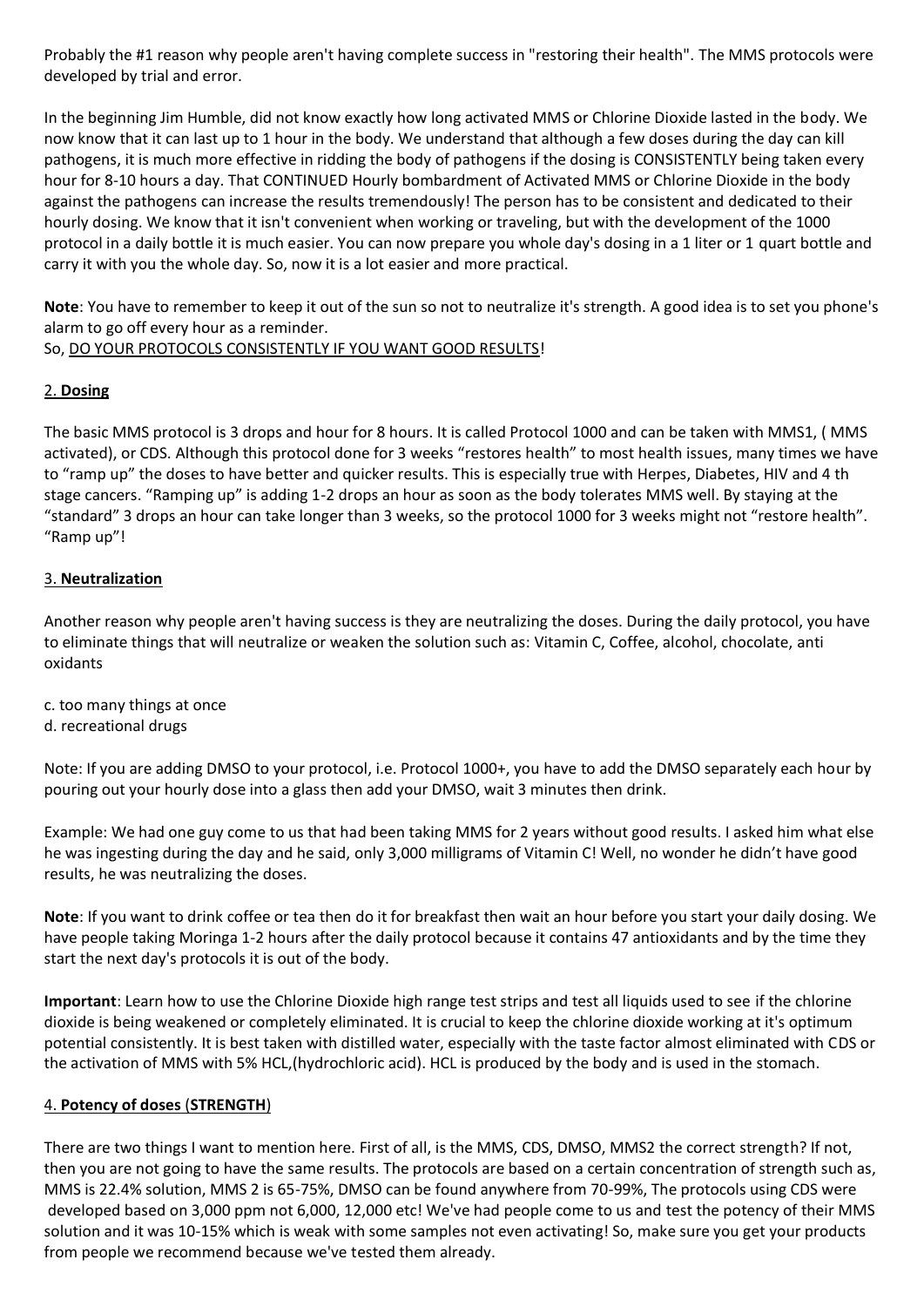We are NOT saying that all sellers are selling weak products, but we can only recommend those we know are producing their products correctly. So, be careful what you are buying because you want the correct potency. It is your health you are trying to restore and not theirs!

**Note**: Strong CDS such as 6,000 ppm and up can be explosive! It is not necessary to have CDS any stronger than 3,000 ppm, so don't buy it with a higher ppm. It will not "restore your health" any faster anyways! The hourly dosing once diluted is around 50 ppm. You can ingest it up to 100 ppm without discomfort, but when you go higher then it irritates the throat and mucus membranes and can be uncomfortable.

"If you start out with the wrong potency then you could end up with a different result or no result".

#### 5. **Time** (**how long to take the Protocols**)

The standard Protocol dosing time frame is 3 weeks. After the 3 weeks, if your health isn't restored from whatever disease you are trying to eliminate from your body then just keep going until it is!

Especially with diseases such as Herpes, 4th stage cancers, debilitating diseases, diabetes, high blood pressure.

**Note**: If someone has had a disease for a long time, then it will usually take longer to eradicate it from the body. Keep going until you are successful!

#### 6. **Different reception of host**

EVERYONE responds differently for a variety of reasons such as:

- a. Parasitical infestations
- b. Liver problems
- c. Lung problems

d. Toxicity of the body, i.e. the body is full of toxins and needs detoxing. When one is in this condition, you have to go VERY slow.

e. Compromised immune system

Everybody has different issues they are dealing, so the reception of chlorine dioxide in the body differs.

**Note**: Don't think everyone responds the same and adjust accordingly, i.e. reduce dosing as needed or ramp up if possible. While one person may be able to "ramp up" to as high as 10 drops an hour others struggle with 5 drops an hour. So, adjust accordingly, but DON'T STOP!

#### 7. **Multiple complications or diseases**

We've had people come to us for "health restoration" with breast cancer, leukemia, diabetes all at the same time. Now, when dealing with multiple diseases one has to religiously take the protocols while "ramping up" and plan on doing the protocols for longer than 3 weeks, more like months to completely restore one's health.

Remember: the longer one has a disease or multiple diseases the longer it takes to eradicate it from the body.

#### 8. **Previous Therapies**

We have had people come to us, "on their last leg" and have had multiple chemotherapy treatments, radiation and surgeries which makes it hard to "restore health" due to weakened immune system, removed spleen and/or lymphatic system as well as the circulatory system cut and cauterized to hinder blood flow.

When a person is trying to "restore health" and has these situations to deal with he or she has to understand it might take much longer to detox the body from pathogens and "restore health".

#### 9. **Diet**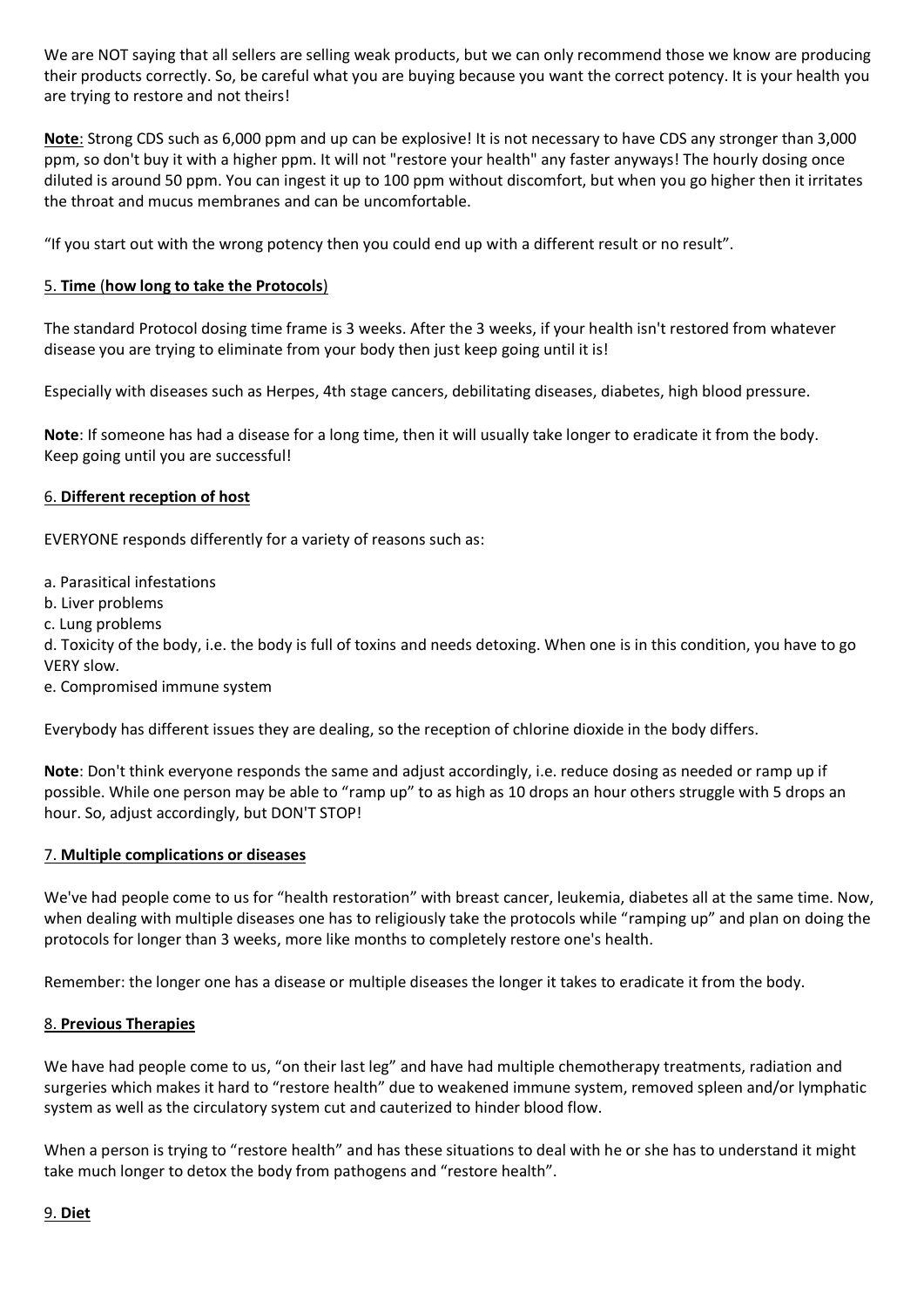To build the immune system, one has to give the body the essential vitamins, minerals and nutrients. The body assimilates these essential best in their natural state. Organic foods, no GMO's, no hormones, no preservatives or processed foods.

We recommend to build the immune system foods such as:

- a. Raw milk
- b. Raw butter
- c. Raw cheese
- d. Fresh organic beef liver, chicken liver and red meat with the fat esp. red meat.
- e. Raw honey
- f. Moringa leaf (high in antioxidants) Only to be used after daily protocols.
- g. Fresh organic fruits and vegetables. Juicing raw is great!

**Note**: If one is doing the protocols and follows an unhealthy diet then the results could be effected.

## 10. **Parasitical infestations**

We have started having people do a parasite cleanse and have seen better and faster results when the parasites are eliminated from the body. Everyone in this world has parasites they deal with in their lifetime but if the body's immune system is strong the they are kept in check. But, when one's body is infested with parasites it has to be dealt with to "restore health" completely.

**Note**: Everyone should do a parasite cleanse once or twice a year to keep the body cleansed especially, those working in areas where they live and breed i.e. working with animals, sewage and other such areas.

## 11. **Stress on immune system**, (**weak or non existing**).

Stress is a "killer" to the immune system if the body. Work, home, finances, relationships and just plain living in this world can cause a lot of stress if you let it. With a weakened immune system the body doesn't have it's internal pathogen killing ability to help "restore health".

**Note**: Try to live a stress-free life as much as possible while trying to overcome any health issues.

## 12. **Attitude** (**You need a gratitude attitude**)!

Having a positive attitude when trying to heal the body is essential. Be grateful for life itself and the pleasures it brings.

**Note**: Try to keep negative people and situations away from one's self when trying to "restore health".

## 13. **Blood testing** (**false positives and out right errors i.e completely untrue**)

## a. Herpes

We have had people have a positive test for HPV and never have a breakout and have had people test negative and have had breakouts. Are these tests reliable? We spend more time asking people we are "restoring health" to, How do you feel? We want them to tell us the differences in their bodies if any and watch to see if they are gaining weight, sores healing, skin rashes and irritations gone and general sense of well being, being restored. Those things are positive indications of health being restored even if the tests don't agree.

**Note**: Many times it is months before people get the results they what and maybe never, but "How do they feel?"

b. Autoimmune deficiency

The test for HIV is a test looks for evidence of the presence of 47 auto-immune deficiencies. It has been proven that many pregnant women test positive for HIV when in reality they are later testing as negative. People that have had tetanus shots have also tested positive for HIV when later testing negative. This has also been known to occur for people that have had a yellow fever vaccine.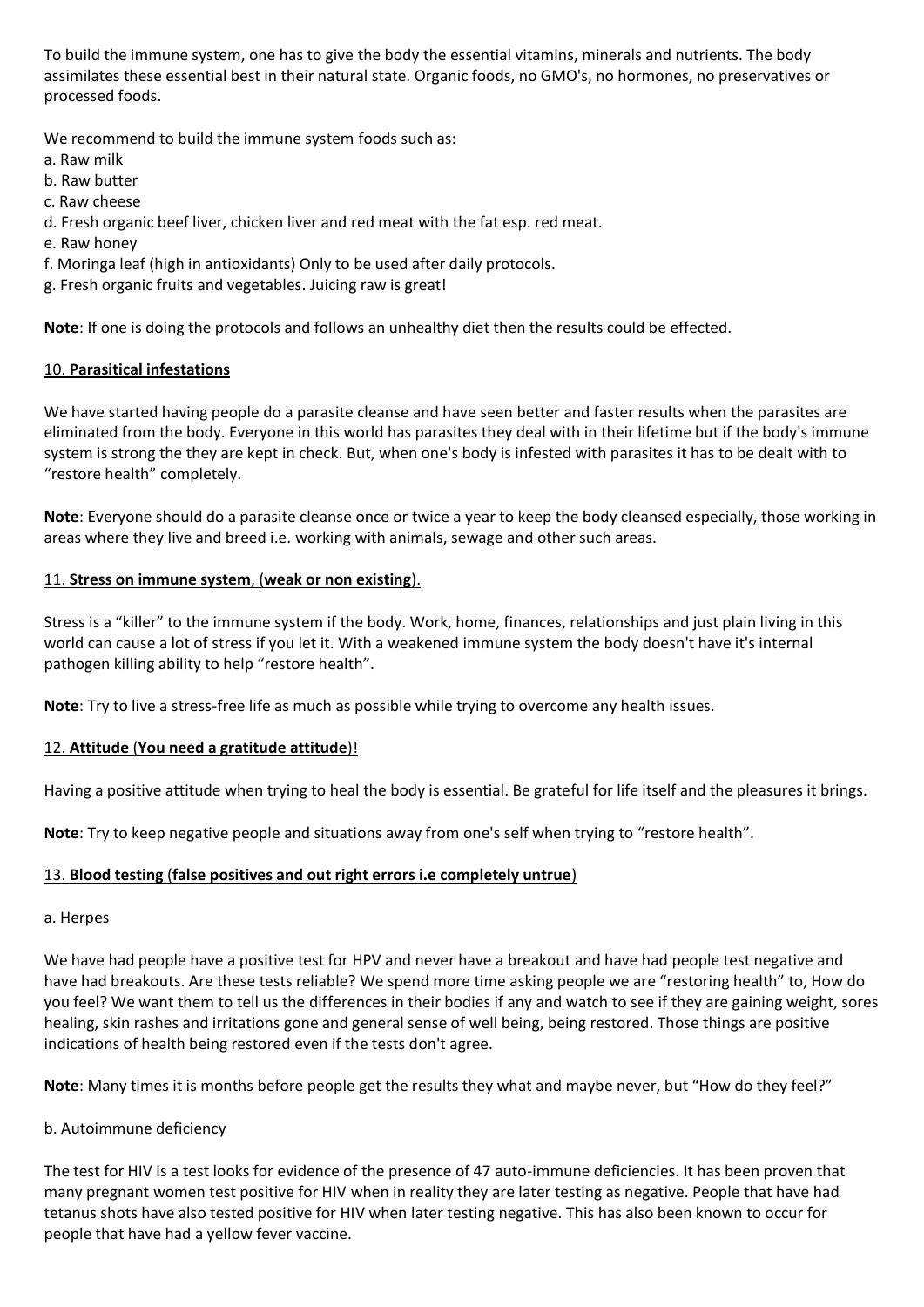#### 14. **Surgical destruction**

It is difficult for the body to eliminate toxins form the body when the body's system that is in control of elimination such as these mentioned below are eliminated or damaged. Here are some key components of the body's immune system:

- a. Cutting out immune system (Lymph-nodes)
- c. Colon removed
- d. Kidneys removed
- e. Lung removed partially or completely
- f. Brain surgery (removal of brain matter and veins cut and cauterized)
- g. Spleen removed

Infections such as MRSA – Staph infections, are common results of surgeries worldwide and the present of this bacteria in the body hinders the restoration of health until it is eliminated.

#### 15. **Vaccines residue**

Vaccines have been proven to cause many diseases such as Autism, paralysis, partial or complete, strokes, neurological disorders to name a few.

a. Heavy metals – Mercury, aluminum and others

b. Toxins – Formaldehyde, alcohol

c. Diseases – The creator of the polio vaccine admitted that up to 50 diseases such as cancers and diabetes were added to the vaccine for polio.

**Note**: If someone has had multiple vaccines the restoration of health can be hinder.

#### 16. **Non-biological agents**

High amounts of Asbestos in the body can hinder health restoration esp. in the lungs.

Morgellons disease is a disease that puzzles many because there is worm-like strains coming out through the skin and eyes and when examined under a microscope names of pharmaceutical companies are seen! This is not a natural occurring disease.

**Note**: There may be many more non-biological pathogens in the world that we have to consider when trying to "restore health".

#### 17. **Family pressure**

Family and friends can really discourage one from taking the protocols correctly by being negative about what is being taken as well as doubting it will even work. Husband not supporting wives and vice versa cannot discourage one from continuing and therefore not achieving restoration of health.

**Note**: The support from family and friends when trying to restore one's health is very important and the lack thereof can reduce the results of the protocols.

#### 18. **Psychosomatic factors**

Psychosomatic disorders are real to the person that has them but they don't really exist i.e. the person believes he or she has a diseases that really doesn't exist!

Psychosomatic illnesses exist and need to be considered when trying to "restore health".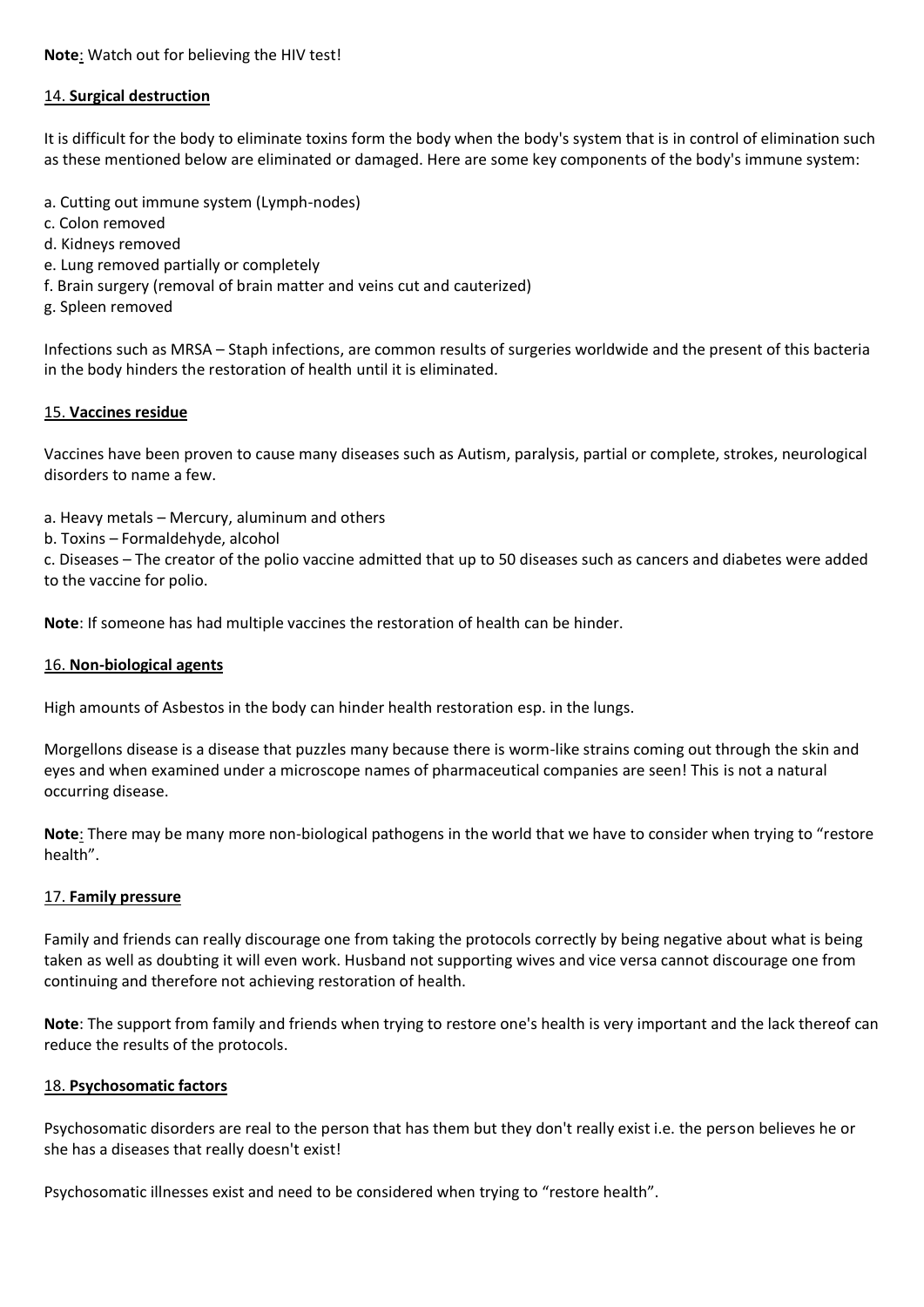**Note**: if a person has been on the protocols for a while with no results at all, then this has to be considered, especially if the person has psychological problems.

## 19. **ENVIRONMENTAL TOXICITY** (**pollution**)

We all know that our world is polluted to a certain extent evidenced by the pollution seen in the skies over the cities of world. We also have pollution in the following areas that we have to deal with on a daily basis.

- a. Work place chemicals and toxins used in the work place
- b. Home chemicals household chemicals and toxins used in the home
- c. Environmental radiation, microwaves, radium etc.
- d. Chem trails aluminum and barium sprayed throughout the world
- e. Water supplies sewage, chemicals and toxins in the water we drink, Example: Fluoride

**Note**: If one is trying to "restore health" and is constantly in contact with high amounts of toxins, the body's immune system is occupied in trying to deal with eliminating these toxins and healing is more difficult and maybe the "cause" of the disease they are trying to eliminate!

## 20. **Permanent damage** (**accidental, birth defects or surgical**)

All the body organs and systems need to be in good condition if the body is to work at its optimum capacity and if there is permanent damage to one or more of the body's functions then the restoration of health is hindered or not possible. i.e. if someone is paralyzed because of spinal cord damage then the ability to move certain parts of the body may never be restored. If the following parts of the body are permanent damaged then it could be possible to restore function but many times it is not.

- a. Brain damage
- b. Nervous system
- c. Circular system
- d. Appendix, Spleen
- e. Permanent damage through surgery
- f. Liver
- g. Heart
- h. Digestive system, (stomach, intestines and colon).

**Note**: We have seen those that have been told they had permanent damage and seen it reversed! One only knows by following the protocols correctly, so try the protocols to see if your condition can be reversed and "health restored".

## 21. **Organ toxicity**

If the organs of the body are very toxic then these organs have to be cleansed slowly which will take more time in "restoring health". The following organs have to be slowly detoxed to eliminate poisoning the body by not being able to eliminate the toxins quickly enough due to lack of function.

- a. Liver (Sclerosis, liver cancer, hepatitis)
- b. Kidney -(On dialysis, kidney stones, infection)
- c. Gall bladder (Gall stones, infection)
- d. Colon (Clogged colon, cancer)

e. Lungs - (Cigarette smoking is full of toxins and is counter productive when trying to restore health to the lungs, but possible)

**Note**: Although these are conditions that may hinder chlorine dioxide's effectiveness, we have overcome these conditions while "restoring health" to individuals. Remember every one responses differently, so do the protocols correctly and don't stop! These are things to consider if you aren't seeing good results. It might just take longer.

## 22. **Fungi**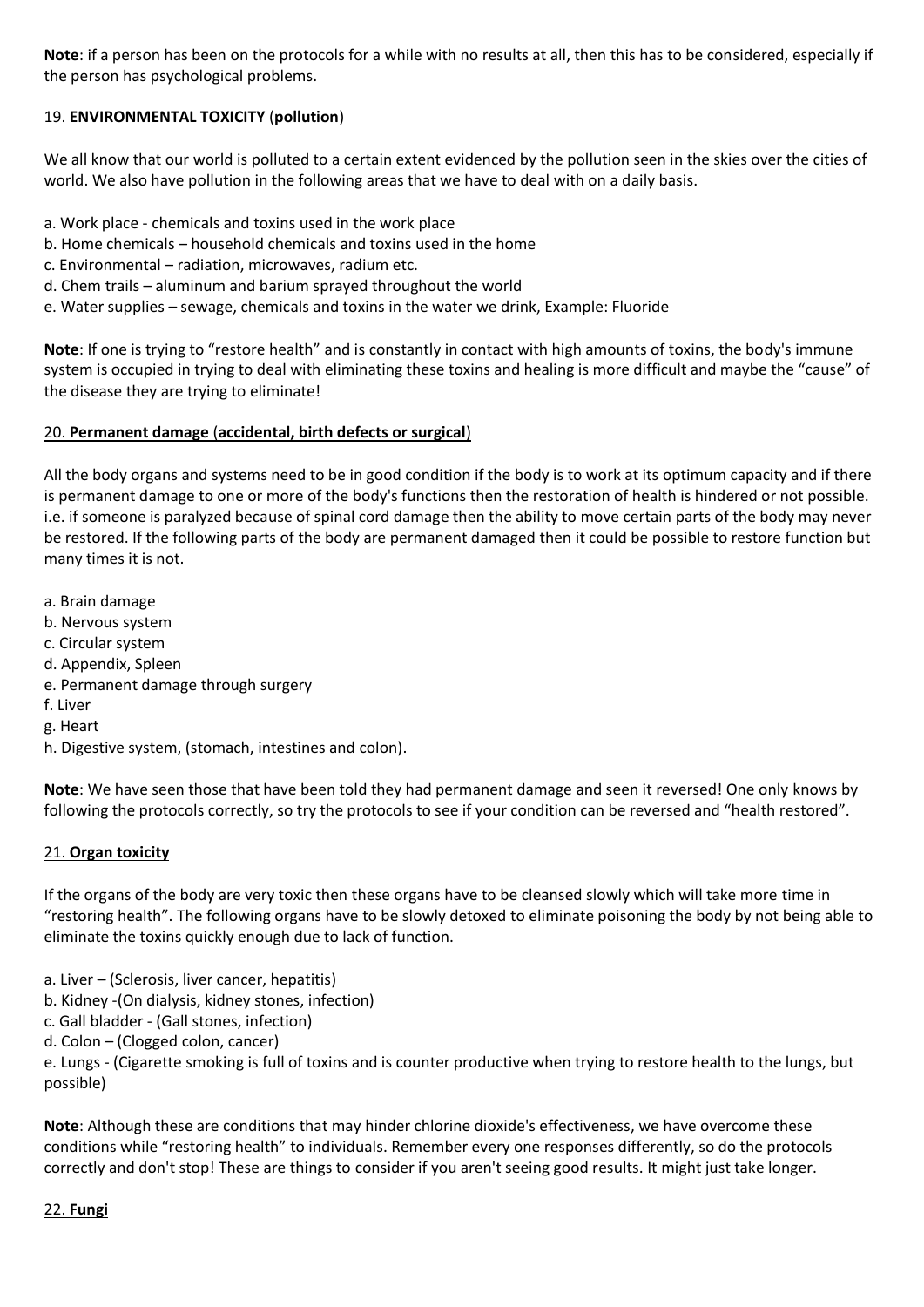MMS is very good at "restoring health" with the presence of fungi, but there are a few that it can't eliminate. If the fungus is throughout the body and is located in an area where you have other issues, such as, diabetes related infections in the legs and feet then the restoring of health maybe be slower.

**Note**: A good way to test if there is the presence of a fungus that MMS can't defeat, you can apply activated MMS Spray on the area and if it burns (as if on fire)then the fungus may not respond to treatments.

Solution: Mix Aztec Clay, (bentonite clay), with Vaseline or olive oil and apply on the infected area and wrap it for the night as you sleep. If the fungus is on the feet then apply the mixture to the infected areas, wrap with a plastic cellophane and put sock over it then go` to bed for the night. This works real well!

#### 23. **Re- infected**

You can have your "health restored" completely by using the protocols and then be re-infected with the same disease. If a person has a sexually transmitted disease and his or her partner hasn't taken the protocols or hasn't completely "restored health", then the disease can be passed back to the partner again.

Just because a person has completely "restored health" it doesn't mean that they can't re-infect themselves again. If one continues the lifestyle or the exposure to a certain disease again after they have had their "health restored" then reinfection can very well occur.

**Note**: To eliminate re-infection of a certain disease, a lifestyle change has to take place to eliminate continued exposure.

**Example**: If one has contracted cancer and works with a lot of radiation constantly then they will have to be really diligent in eliminating exposure or just change jobs.

**Example**: If a person has multiple sexual partners then there has to be diligence in protecting one's self or only have one partner to eliminate the risk of re-infection as long as the partner is free of the disease. If not wait until the person's health is restored. Condoms don't necessarily protect from sexual diseases.

Make sure you clean the areas where contact was made with the other person with MMS1 or CDS. Carry a spray bottle of MMS1 or CDS with you to cleanse yourself.

#### 24. **Lack of finances to continue**

Even though the protocols we use are relatively inexpensive, there are some in this world that can't even afford that amount. If the product runs out then the protocol is stopped and health is not restored even though one feels much better and has been alleviated from the symptoms, but not the health issue completely.

**Note**: If you start the protocols make sure you can finish until health is restored. Solution: Usually family and friends will help if you let them know you might need some assistance. Try to plan for this ahead of time before one runs out of product.

#### 25. **Self deception**

People can deceive themselves in thinking they are well when in fact they are still sick. Accept reality and take personal responsibility for your health and continue until all symptoms are gone no matter how long it takes.

**Note**: Even after one's health is restored, continue on the "maintenance doses" and maintain a good diet to keep the immune system strong.

Yes, again it might mean a lifestyle change!

#### 26. **Adjusting the doses**

Even though it is mentioned above, it is important to mention just how to adjust the dosing. If a person is really sick then, you must go slow, i.e. if a person has 4th stage cancer in the liver or lungs then we start with 1 drop an hour. If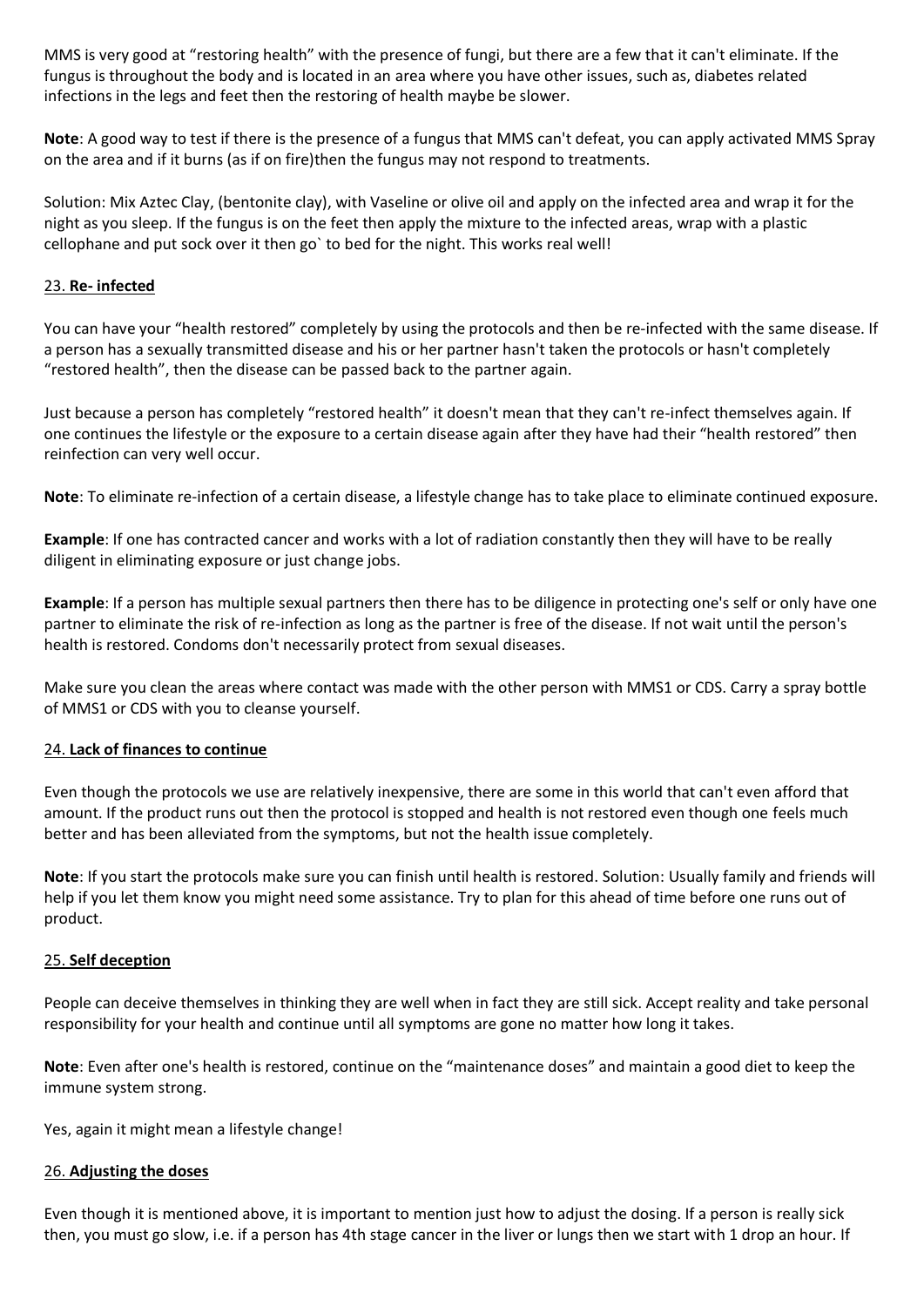there is any adverse reaction then we reduce the dose to ½ drop an hour. This applies to all so-called terminal diseases. After reducing stay at that dose until one feels better to go up. Increase the doses SLOWLY! Don't stop!

If a person is adding the DSMO hourly, i.e. protocol 1000+, and has a herxheimer reaction, then stop adding the DMSO for a day or so then try adding it again.

**Note**: Herxheimer Reaction or oxidative stress is when the body has so many toxins being put into the blood that the body can't eliminate them fast enough so there is flu-like symptoms, (aches and pains in the joints and muscles, fatigue). When this happens reduce the dosing, maybe even start over.

Same when taking the Protocol 2000 which is the addition of calcium Hypochlorite. If you add the MMS2,(Calcium Hypochlorite), and feel like you can't tolerate it then stop a few days then try again.

**Note**: We start the dosing of MMS2 with only a 1/16 of a "0" size capsule, 4 times a day during the protocol every 2 hours, taken on the half hour. One can also try by starting 1-2 capsules a day.

If at any time the addition of DMSO or MMS2 or both becomes intolerable, then eliminate both of them and just do the Protocol 1000 for a few days. When resuming the protocol 1000+ or 2000 start slower.

**Note**: We have noticed that a person can do well with the protocol 1000 and ramp up to 20 ml of CDS a day without a problem but when DMSO is added they "hit the wall" so to speak and can't continue. Eliminate the DMSO for a few days and reduce to 10 ml of CDS a day when trying to add the DMSO. Same is true for the addition of MMS2.

The thing to learn here is, ADJUST, your dosing according to how you feel. Too much reaction then "reduce". No reaction "ramp up". It is not bad to start over with the minimum doses you started with if necessary.

**Note**: Very few people have had to stop completely when they have learned to "adjust" their dosing according to how their body response. Learn your body's reaction, adjust as necessary.

We want a comfortable healing. You don't want to get sicker, so whatever is causing discomfort reduce it or eliminate it.

**Remember**: Everyone response differently, so don't compare yourself to another person's experience you might have read about or talked to.

## 27. **Trusting in the Medical and pharmaceutical system**.

We have had coming to us people that are on meds because their doctor told them they would need them for the rest of their life. Example: Blood pressure, diabetes etc. We allow people to do whatever they want. It is their body and their responsibility. Some decide to discontinue their meds while others don't. Others choose to reduce the dependency slowly over time. It is up to each individual, but if they choose to continue taking their meds then the meds can be neutralized,(made ineffective), and the potency of the protocols could be weakened.

**Note**: The human body came complete with it's own disease fighting system and if working correctly then NO DRUGS are necessary to remain healthy.

#### 28. **High tension wires & Microwaves**

It has been observed that people living near high tensions wires have had a higher rate of brain cancer and cancer in general. Living in an environment where there is a lot of high voltage or microwaves in the air could hinder health restoration.

**Example**: I read a few articles years ago about Americans working in the American embassy in Moscow during the cold war. There was a high rate of cancer among the embassy workers. Many thought the reason was because the Russians had high-powered microwaves pointed at the embassy constantly for surveillance or whatever their reason.

**Note**: If you are living in an area where there is direct exposure to high electricity or microwaves, you might consider relocating during the protocols to see if this is hindering your health restoration. It might even be the cause of your